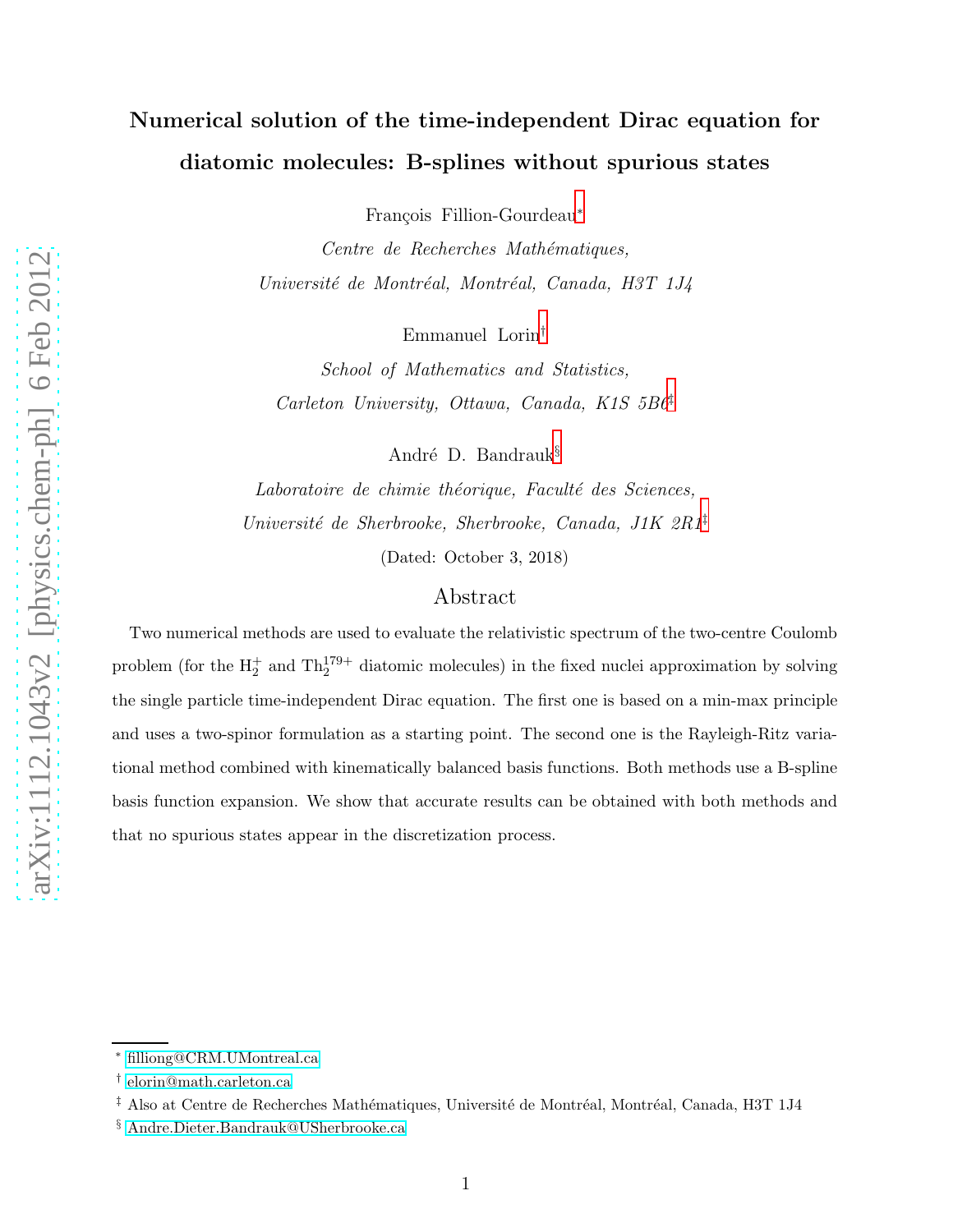# I. INTRODUCTION

There has been a strong interest in the solution of the time-independent Dirac equation in the last few decades motivated mostly by new advances in molecular and nuclear physics. More recently, the fields of laser-matter interaction and optics have also considered this equation because new developments have led to experimental facilities reaching laser inten-sities above 10<sup>20</sup> W·cm<sup>-2</sup> [\[1](#page-28-0)]. The mathematical description of an electron subjected to such intense electromagnetic fields necessitates a relativistic treatment [2[–4\]](#page-28-1) and thus, theoretical efforts should be based on the Dirac equation instead of the non-relativistic Schrödinger equation.

It is well-known that finding a solution of the Dirac equation is very challenging because it has an intricate matrix structure. This complicates analytical approaches and closed-form solutions can be found only for highly symmetric systems. For this reason, a numerical treatment is required to study more realistic physical processes occurring in molecules or heavy ion collisions. However, the development of an accurate numerical approach is also difficult because the Dirac spectrum is not bounded from below (and above). This precludes the "naive" generalization of well-known methods used to solve the Schrödinger equation such as the Galerkin or Rayleigh-Ritz methods. These are based on minimization principles and thus, work rigorously only if the spectrum of the differential operator has a lower (or upper) bound. Trying to solve the Dirac equation with these methods can thus be very dangerous as the Dirac spectrum can be altered by negative energy contributions. This problem is named the "variational collapse" and leads to the appearance of spurious states in the approximated spectrum. The spurious states are eigenvalues which do not belong to the spectrum of the continuous operator and which appear in the discretization process. More precisely, let  $\lambda$  be an eigenvalue of the Dirac operator  $\hat{H}$  in the mass gap  $(-mc^2, mc^2)$ (corresponding to bound states) and  $\sigma_{\hat{H}}$  be its point spectrum in the mass gap, that is the set of all  $\lambda$ 's. Numerically, we approximate the operator  $\hat{H}$  by  $\hat{H}_n$  such that  $\lim_{n\to\infty} \hat{H}_n = \hat{H}$ (here,  $n$  is the dimension of the subspace on which the operator is projected or, loosely speaking, the dimension of the Dirac operator matrix once the problem is discretized). The discretized Dirac operator  $\hat{H}_n$  has eigenvalues given by  $\lambda_n \in \sigma_{\hat{H}_n}$ . The set of spurious states  $\sigma_{\hat{H}_n}^s \subset \sigma_{\hat{H}_n}$  is defined by the set of all eigenvalues in  $\sigma_{\hat{H}_n}$  for which  $\lim_{n\to\infty}\lambda_n \notin \sigma_{\hat{H}}$ .

There have been many successful attempts in the literature to circumvent variational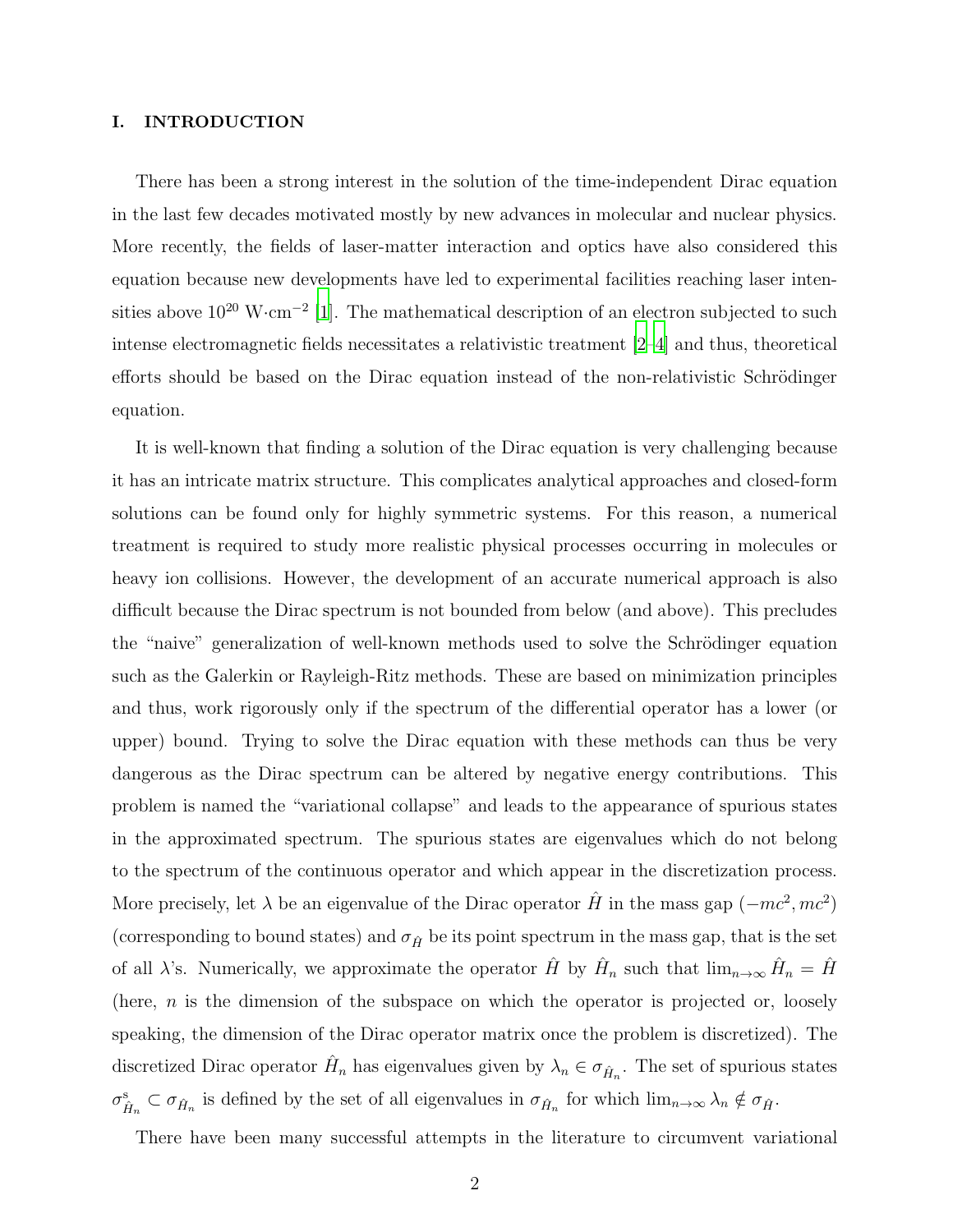collapse by adapting minimization techniques and basis set expansions to the Dirac operator [5[–14\]](#page-28-2). Usually, these techniques can be classified into one of three main categories [\[12\]](#page-28-3): modification of basis functions, utilization of an operator that has a lower bound but the same spectrum as the Dirac operator and transformation of the Dirac operator. The methods utilized in this work fall into the first and third categories; they are the Rayleigh-Ritz method with kinematically balanced basis functions [\[11,](#page-28-4) [14](#page-28-2)[–16\]](#page-29-0) and the variational method based on a min-max principle [\[17](#page-29-1), [18](#page-29-2)].

The discretization of the Dirac equation in these two cases proceeds by the utilization of a basis set expansion which allows, in principle, a very good accuracy. These techniques have been exploited extensively in the non-relativistic case to solve the time-independent Schrödinger equation  $|19|$  and allow making accurate predictions for the non-relativistic spectra of molecules and for other observables. In this work, a B-spline set of basis functions will be utilized. This choice is motivated by some interesting properties of B-splines: they have compact support (leading to sparse matrix structures), they are very flexible in terms of element size and continuity conditions (both are determined by their knot vector), they are positive definite and finally, they are linearly independent (they form a complete basis). For these reasons, B-splines have also been widely applied to the non-relativistic (see [\[20\]](#page-29-3) for a review on the use of B-spline in molecular physics) and to the relativistic [\[18](#page-29-2), [21](#page-29-4)[–24\]](#page-29-5) cases. Here, we combine B-spline basis functions with the two numerical schemes described previously.

We use these methods to investigate two particular systems: the diatomic molecule  $H_2^+$ and the quasi-molecule  $\text{Th}_2^{179+}$ . This is accomplished by computing the relativistic spectrum of the two-centre Coulomb problem in the fixed nuclei approximation. The rationale for studying these systems is twofold. First, they are physically relevant in many fields of physics. The molecule  $H_2^+$  is very important in chemical physics and its relativistic corrections, albeit very small, have been the subject of many studies [\[25](#page-29-6)[–29\]](#page-29-7). On the other hand, the quasi-molecule  $\text{Th}_2^{179+}$  is not stable and dissociates rapidly. However, it is pertinent in heavy ion collisions at intermediate energy, where processes such as charge transfer and electron-positron pair production are investigated [\[30](#page-29-8), [31](#page-29-9)], and in high intensity laser-matter interaction, where pair production and Quantum Electrodynamics (QED) processes could be enhanced in the presence of heavy nuclei [\[32](#page-29-10)].

The second reason to look at these systems is that their ground state eigenvalue has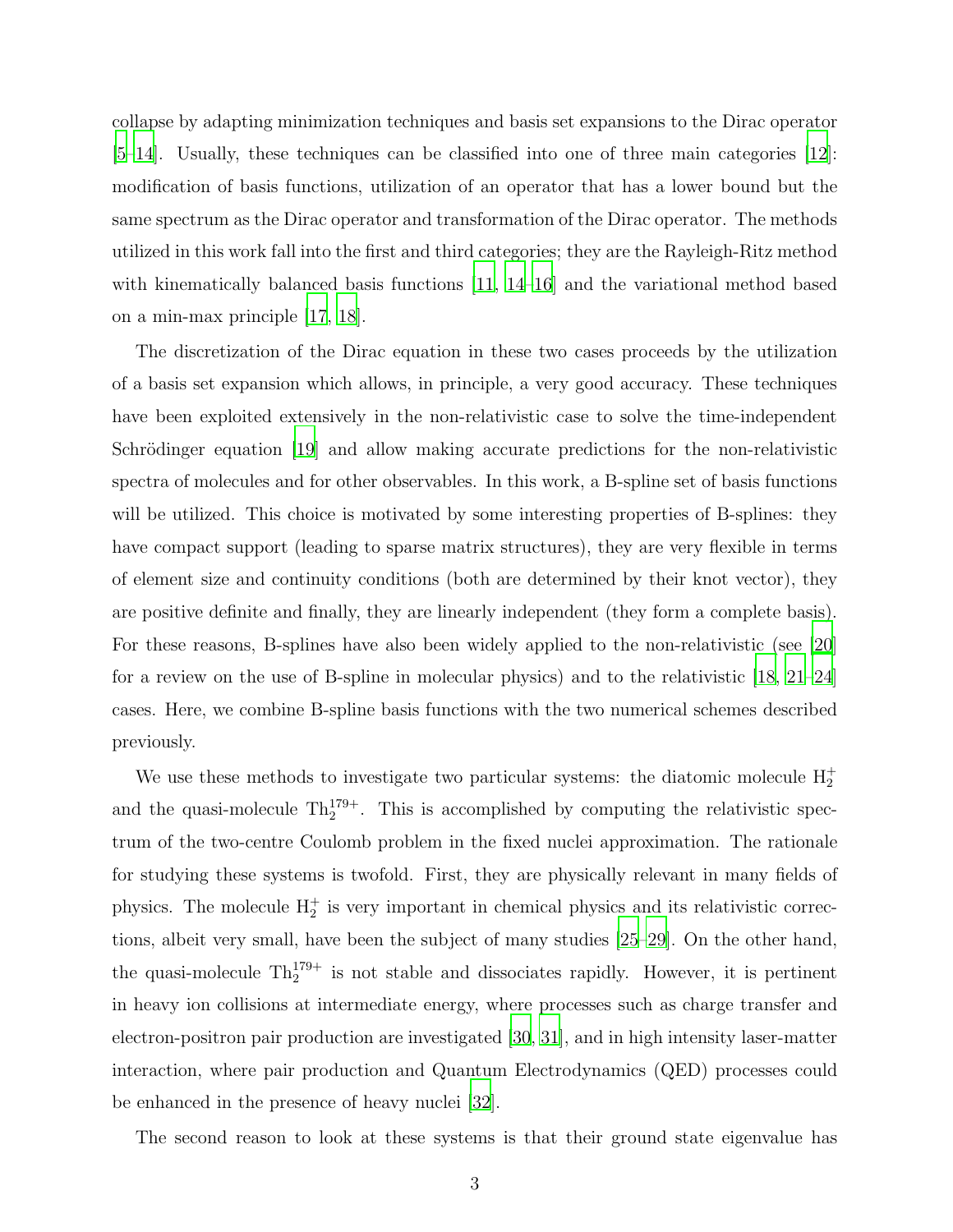already been computed and thus, the numerical results obtained from our analysis can be compared to results from the literature. More precisely, they have been studied using different analytical [\[33](#page-29-11), [34\]](#page-29-12) and numerical approaches such as the Rayleigh-Ritz scheme [\[24,](#page-29-5) [26](#page-29-13), [28](#page-29-14), [29,](#page-29-7) [35,](#page-29-15) [36](#page-29-16)], the variational scheme based on the min-max principle [\[18\]](#page-29-2) and finite difference methods [\[25,](#page-29-6) [27\]](#page-29-17). Very accurate results for the ground state of diatomic molecules were obtained in these analyses. However, the whole spectrum is rarely discussed (an exception to this is found in [\[37](#page-29-18), [38\]](#page-30-0)) and some of these methods (especially those based on the "naive" Rayleigh-Ritz method) could potentially lead to the appearance of spurious states. For instance, this problem was discussed in [\[24\]](#page-29-5) and a technique for identifying these artifacts was described. However, this can be cumbersome when one is interested in sums over intermediate states such as those required in radiative QED corrections. For these calculations, it is certainly more efficient to have a numerical scheme free from spurious states from the outset.

In this work, we are presenting and comparing two numerical methods that use a Bspline basis set expansion to compute the relativistic spectrum of the two-centre problem. The first one is the min-max variational method. The second one is the Rayleigh-Ritz method combined with kinematically balanced basis function. In Section [II,](#page-3-0) the variational formulation of both numerical methods is presented and the choice of basis functions is described. The numerical results are displayed in Section [III](#page-15-0) where some values for the spectra of diatomic molecules are shown along with a discussion of spurious states. The conclusion is found in Section [IV.](#page-23-0)

# <span id="page-3-0"></span>II. NUMERICAL METHODS

The Dirac equation describes the relativistic dynamics of spin- $\frac{1}{2}$  particles (fermions) like the electron. In this work, we consider specifically the single particle static Dirac equation without vector potential given by [\[39\]](#page-30-1)

<span id="page-3-1"></span>
$$
\hat{H}\psi(x) = E\psi(x) \text{ with } \hat{H} \equiv c\alpha \cdot \mathbf{p} + mc^2\beta + V(x)\mathbb{I}_4,\tag{1}
$$

where  $\hat{H}$  is the Hamiltonian operator,  $\mathbf{p} = -i\nabla$  is the momentum operator, c is the light velocity, m is the electron mass, E is the electron energy and  $\psi \in L^2(\mathbb{R}^3, \mathbb{C}^4)$  is a four-spinor.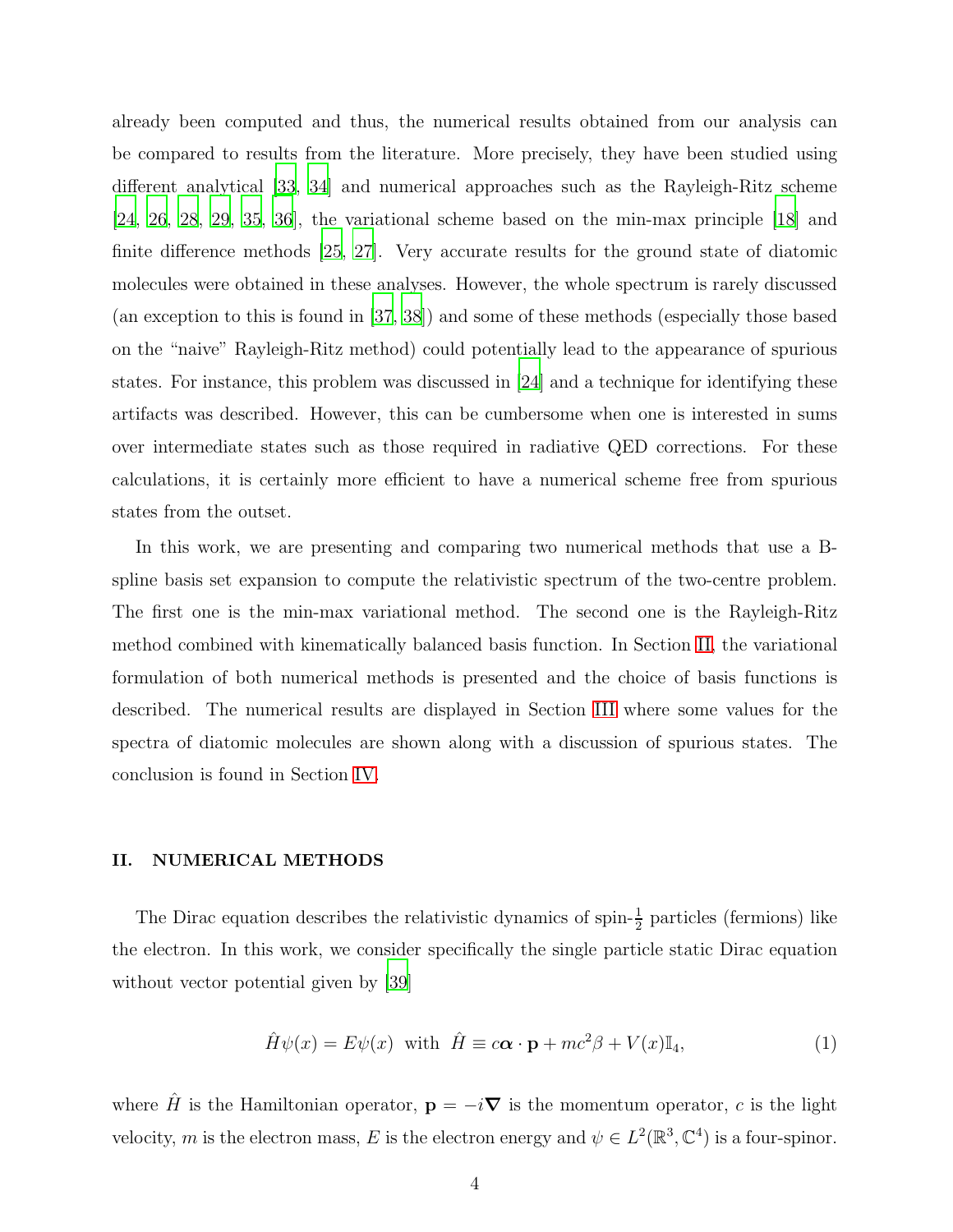The matrix structure is given by  $\alpha$  and  $\beta$  which are four by four matrices given by

$$
\alpha_i = \begin{bmatrix} 0 & \sigma_i \\ \sigma_i & 0 \end{bmatrix} \text{ and } \beta = \begin{bmatrix} \mathbb{I}_2 & 0 \\ 0 & -\mathbb{I}_2 \end{bmatrix},
$$
 (2)

where  $\sigma_i$  are the usual Pauli matrices. The latter are

$$
\sigma_x = \begin{bmatrix} 0 & 1 \\ 1 & 0 \end{bmatrix}, \sigma_y = \begin{bmatrix} 0 & -i \\ i & 0 \end{bmatrix} \text{ and } \sigma_z = \begin{bmatrix} 1 & 0 \\ 0 & -1 \end{bmatrix}.
$$
 (3)

Written in this way, the Dirac equation is in the Dirac representation. This equation gives a consistent description of single bound electrons within the fixed nuclei approximation, i.e. when the effect of the nuclei is included in the potential term  $V$  and the nuclei are fixed in space. This is valid when the masses of the nuclei are much larger than the mass of the electron, which will always be the case for the systems considered in this study.

The main goal of this work is to calculate approximate solutions of [\(1\)](#page-3-1). To achieve this, it is convenient to write the four-spinor as  $\psi(x) \equiv [\phi(x), \chi(x)]^{\mathrm{T}}$  where  $\phi(x)$  and  $\chi(x)$  are two bi-spinors called the large and small components, respectively. The Dirac equation then becomes

<span id="page-4-2"></span>
$$
\begin{bmatrix}\nV(x) + mc^2 & \hat{R} \\
\hat{R} & V(x) - mc^2\n\end{bmatrix}\n\begin{bmatrix}\n\phi(x) \\
\chi(x)\n\end{bmatrix} = E\begin{bmatrix}\n\phi(x) \\
\chi(x)\n\end{bmatrix},
$$
\n(4)

where we defined  $\hat{R} = -ic\sigma \cdot \nabla$ . This last equation is the common starting point for the numerical methods that follow. As will be seen later, it is also handy to decompose the latter into two coupled equations as

$$
\hat{R}\chi(x) = [E - mc^2 - V(x)]\phi(x),
$$
\n(5)

$$
\hat{R}\phi(x) = [E + mc^2 - V(x)]\chi(x).
$$
 (6)

The small component can then be written in terms of the large component, yielding

<span id="page-4-0"></span>
$$
\chi(x) = \frac{\hat{R}}{E + mc^2 - V(x)} \phi(x). \tag{7}
$$

By substitution, we get

<span id="page-4-1"></span>
$$
\hat{R}\left[\frac{\hat{R}\phi(x)}{E + mc^2 - V(x)}\right] = [E - mc^2 - V(x)]\phi(x),\tag{8}
$$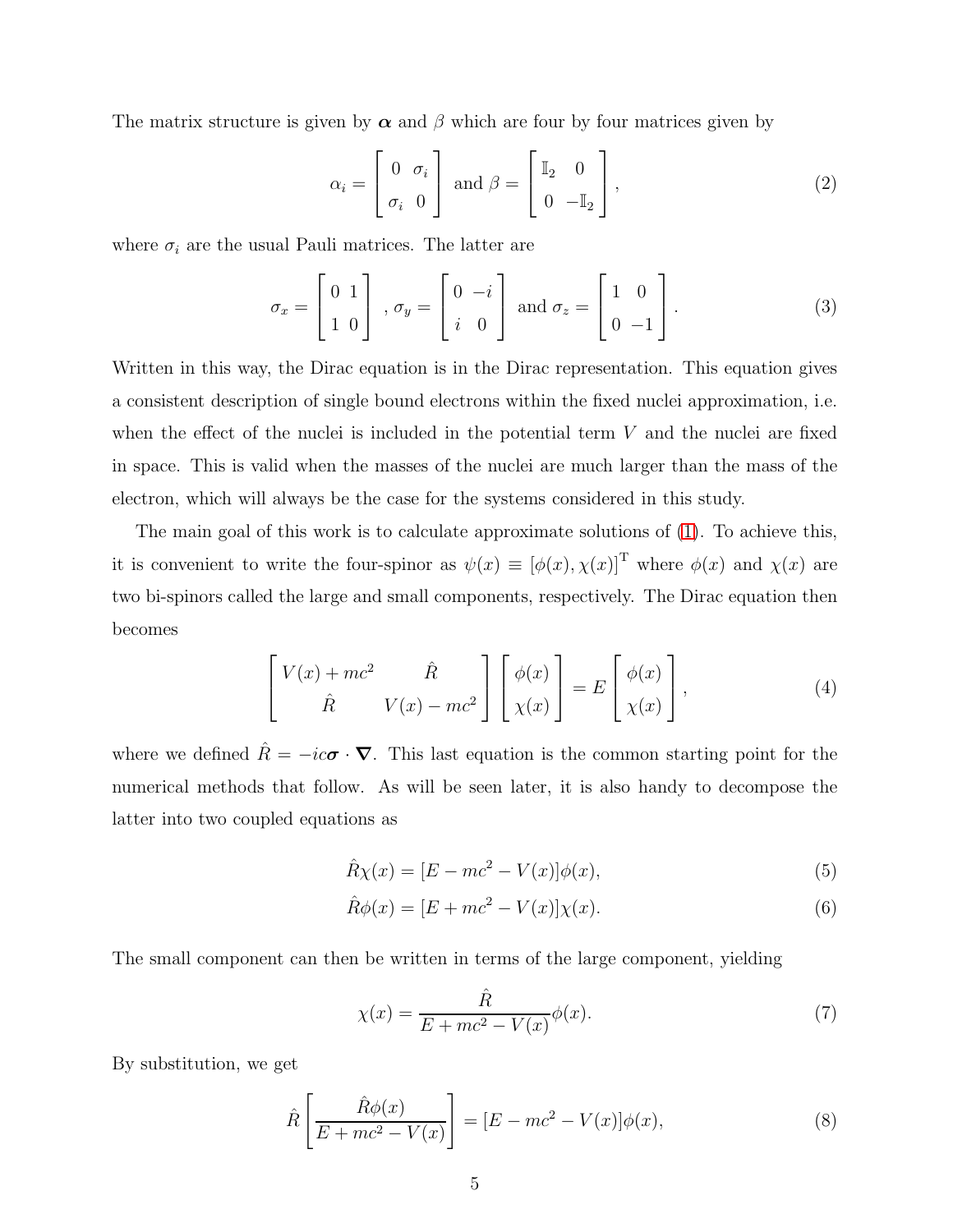for the large component, which belongs to  $\phi \in L^2(\mathbb{R}^3, \mathbb{C}^2)$ . Note here that the latter procedure can also be implemented as a Foldy-Wouthuysen transformation [\[40](#page-30-2)]. These two relations will be important for the analysis that follows.

For a diatomic molecule, the case considered in this study, the static potential is

<span id="page-5-0"></span>
$$
V(x) = -\frac{Z_1}{|\mathbf{x} + R\hat{\mathbf{z}}|} - \frac{Z_2}{|\mathbf{x} - R\hat{\mathbf{z}}|}.
$$
\n(9)

where  $Z_{1,2}$  are the atomic electric charges,  $2R$  is the inter-atomic distance and  $\hat{z}$  is a unit vector in the z-coordinate direction. It represents the static Coulomb interaction of two point-like nuclei with an electron in the fixed nuclei approximation. This potential is axially symmetric so the number of dimensions can be reduced by one: the azimuthal coordinate dependence can be treated analytically by factorization. Thus, the four-spinor in cylindrical symmetry reads [\[29](#page-29-7), [41](#page-30-3)]

<span id="page-5-1"></span>
$$
\psi(x) = \begin{bmatrix} \phi(\xi, \eta, \theta) \\ \chi(\xi, \eta, \theta) \end{bmatrix} = \begin{bmatrix} \phi_1(\xi, \eta) e^{i(j_z - 1/2)\theta} \\ \phi_2(\xi, \eta) e^{i(j_z + 1/2)\theta} \\ i\chi_1(\xi, \eta) e^{i(j_z - 1/2)\theta} \\ i\chi_2(\xi, \eta) e^{i(j_z + 1/2)\theta} \end{bmatrix}.
$$
\n(10)

where  $j_z$  is the angular momentum projection on the z-axis (it can take one of the values  $j_z = ..., -\frac{5}{2}$  $\frac{5}{2}, -\frac{3}{2}$  $\frac{3}{2}, -\frac{1}{2}$  $\frac{1}{2}$ ,  $\frac{1}{2}$  $\frac{1}{2}$ ,  $\frac{3}{2}$  $\frac{3}{2}$ ,  $\frac{5}{2}$  $(\frac{5}{2}, \ldots)$  and  $\eta, \xi$  are prolate spheroidal coordinates. This choice of coordinate system is very convenient for the numerical implementation because the Coulomb singularities are situated on the domain boundaries. Also, it has already been utilized in accurate evaluation of the diatomic ground state energy in the relativistic [\[28](#page-29-14), [29\]](#page-29-7) and nonrelativistic [\[42](#page-30-4)[–44](#page-30-5)] cases. For these reasons, these coordinates will be used throughout this work even though it was argued in [\[24](#page-29-5)] that Cassini coordinates could provide slightly more accurate results. The prolate spheroidal coordinates are defined as

$$
x = R\left[ (\xi^2 - 1)(1 - \eta^2) \right]^{\frac{1}{2}} \cos \theta, \tag{11}
$$

$$
y = R\left[ (\xi^2 - 1)(1 - \eta^2) \right]^{\frac{1}{2}} \sin \theta, \tag{12}
$$

$$
z = R\xi\eta,\tag{13}
$$

where  $\xi \in [1, \infty)$ ,  $\eta \in [-1, 1]$  and  $\theta = [0, 2\pi]$  (azimuthal angle). The Coulomb potential in these coordinates becomes

$$
V(\xi, \eta) = -\frac{Z_1}{R(\xi + \eta)} - \frac{Z_2}{R(\xi - \eta)}.
$$
\n(14)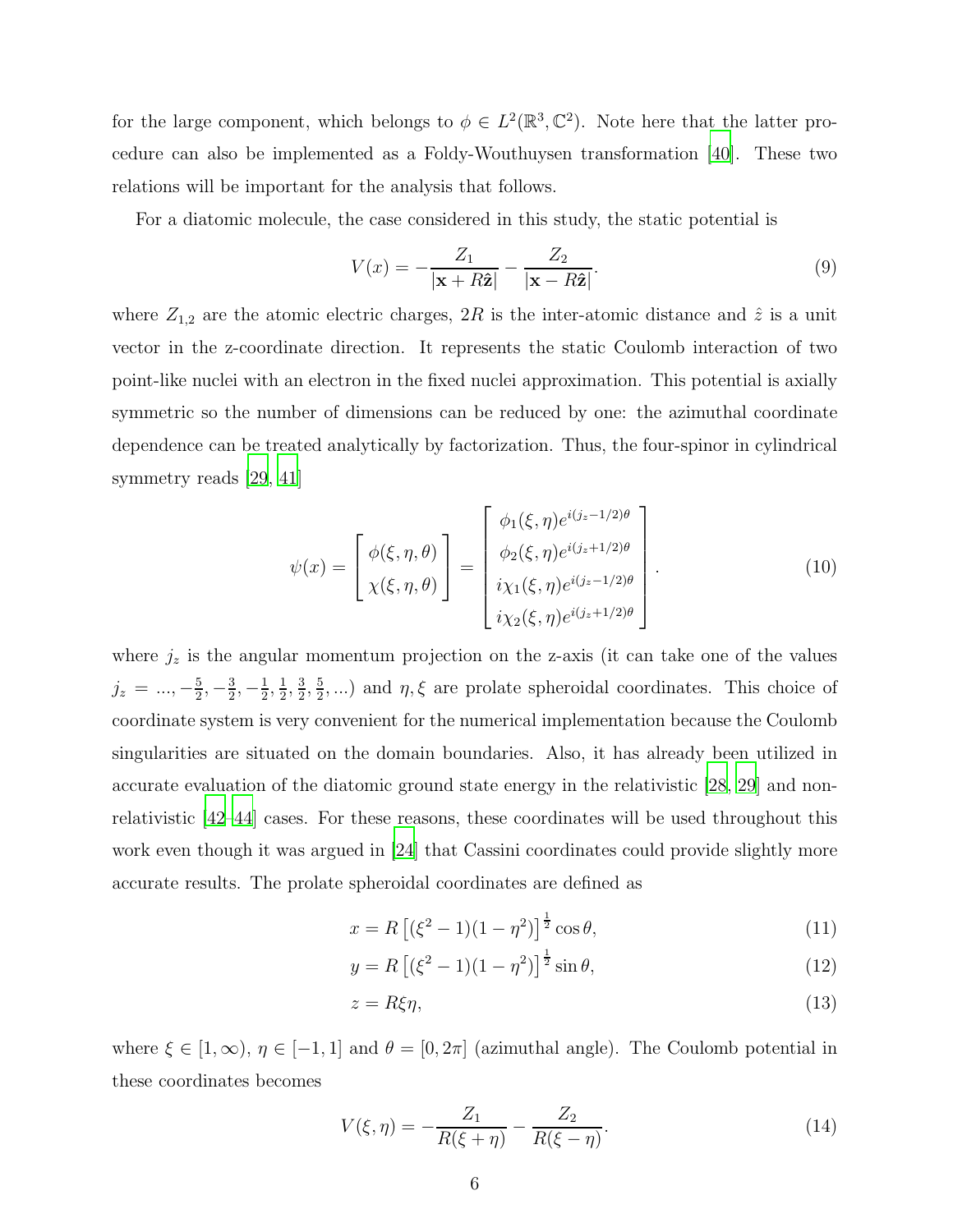We can now start discussing the numerical methods utilized in this work to calculate the spectrum of diatomic molecules.

# A. Min-max method

The first method described in this work was developed in [\[17,](#page-29-1) [18](#page-29-2), [45](#page-30-6)[–47\]](#page-30-7) and is a weak formulation for operators with gaps in their spectrum. The main idea is to find the critical points of the Rayleigh-Ritz coefficient by using a min-max principle. More precisely, it was rigorously proven that the sequence of values defined by [\[45](#page-30-6)]

$$
\lambda_k = \inf_{\substack{G \text{ subspace of } F_+ \\ \dim G = k}} \sup_{\psi \in (G \oplus F_-) \setminus \{0\}} \frac{\langle \psi | \hat{H} | \psi \rangle}{\langle \psi | \psi \rangle},
$$
(15)

give the actual eigenvalues of  $\hat{H}$  in the mass gap, if certain assumptions are fulfilled (for instance, the first eigenvalue should obey  $\lambda_1 > -mc^2$  and the potential V should be Coulomblike). Here,  $F_{+,-}$  are two well-defined orthogonal subspaces of  $F \subset L^2(\mathbb{R}^3, \mathbb{C}^4)$ . This result is very general and can be applied to any space decompositions  $F_+ \oplus F_-.$  For practical purpose, it is convenient to use one that splits the large and small components of the Dirac equation as [\[45](#page-30-6)]

$$
F_{+} = L^{2}(\mathbb{R}^{3}, \mathbb{C}^{2}) \otimes \left\{ \begin{pmatrix} 0 \\ 0 \end{pmatrix} \right\}, F_{-} = \left\{ \begin{pmatrix} 0 \\ 0 \end{pmatrix} \right\} \otimes L^{2}(\mathbb{R}^{3}, \mathbb{C}^{2}).
$$
 (16)

In this setting, the maximization is performed exactly by the relation [\(7\)](#page-4-0) which relates the large and small components [\[45\]](#page-30-6). Then, only the minimization remains and this step is carried out numerically.

The latter can be performed by minimizing the energy over any couple  $(E, \phi)$  obeying the functional equation given by

<span id="page-6-0"></span>
$$
A[E,\phi] \equiv \int d^3x \left[ \left( \frac{|\hat{R}\phi|^2}{E + mc^2 - V} \right) - [E - mc^2 - V] |\phi|^2 \right] = 0. \tag{17}
$$

This functional equation is obtained from [\(7\)](#page-4-0) and [\(8\)](#page-4-1) by multiplying the latter by  $\phi^{\dagger}$  on the left, by integrating on space (using integration by parts) and by using the divergence theorem. Also, the wave function should vanish faster than  $\sim \frac{1}{r^2}$  $\frac{1}{r^2}$  at infinity. This is the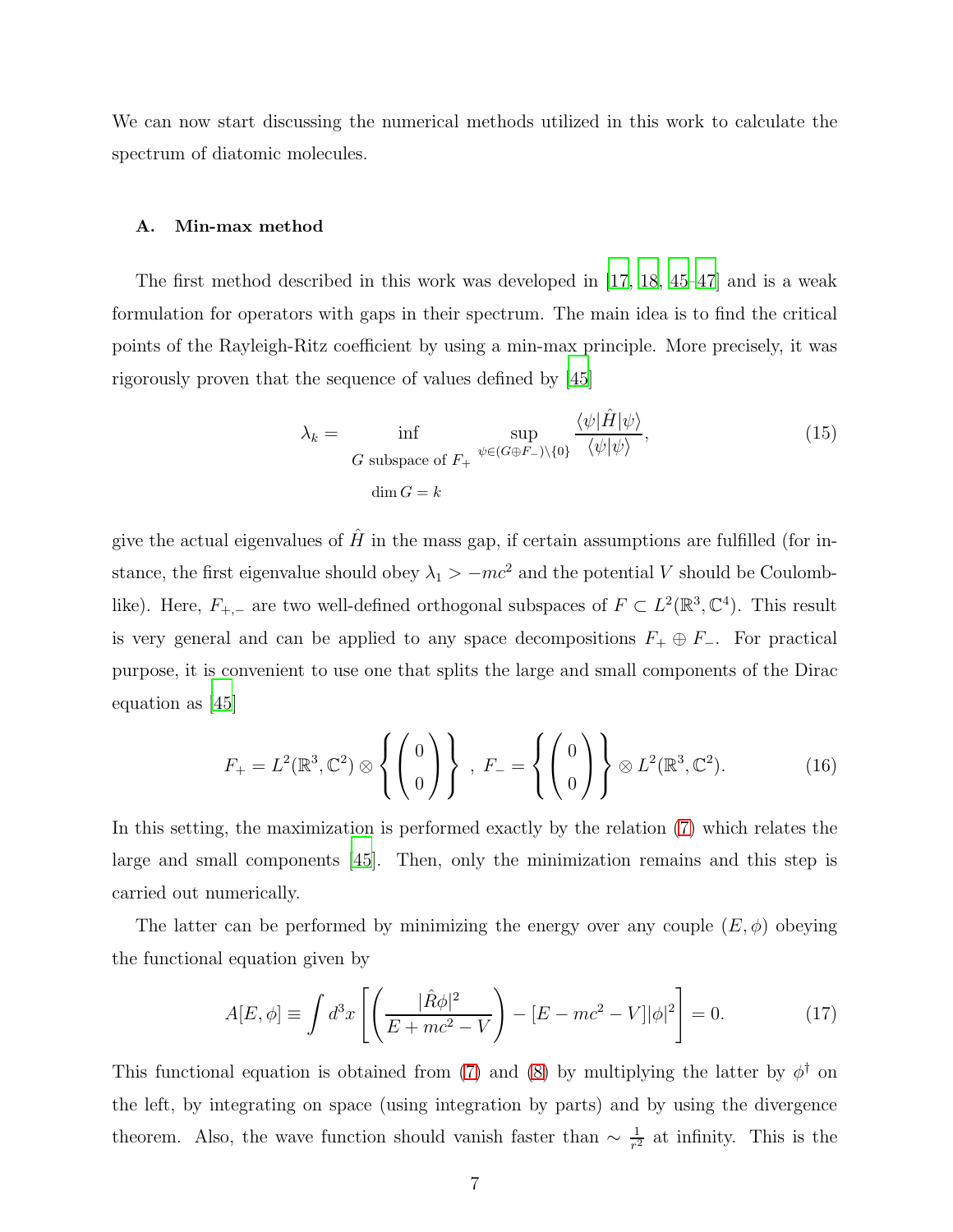case when V is a Coulomb-like potential because the corresponding wave function vanishes as  $\phi \sim e^{-r}$  when  $r \to \infty$  [\[48](#page-30-8)].

Therefore, the last equation gives a realization of the min-max principle. Moreover, it is shown from the preceding procedure that it predicts the same spectrum in the mass gap  $(-mc^2, mc^2)$  as that of the Dirac equation [\[17,](#page-29-1) [18,](#page-29-2) [45](#page-30-6)[–47\]](#page-30-7). This formulation also allows discretization schemes that use a basis function discretization without "variational collapse": the calculated energy spectrum is bounded in the mass gap and does not fall into the negative energy continuum. Finally, spurious states does not appear in the calculated spectrum without adding any additional conditions [\[17\]](#page-29-1), making for a very robust numerical method. In the following, we describe the discretization of [\(17\)](#page-6-0) by using a set of basis functions.

# 1. Basis set expansion

The discretization of [\(17\)](#page-6-0) with the potential in [\(9\)](#page-5-0) proceeds by expanding the wave function over a set of basis functions. Thus, the bi-spinor can be written as

$$
\phi_{1,2}(\xi,\eta) = \sum_{n=1}^{N} a_n^{(1,2)} B_n^{(1,2)}(\xi,\eta),\tag{18}
$$

where  $a_n^{(1,2)}$  are the basis expansion coefficients and  $B_n^{(1,2)}(\xi,\eta)$  are the basis functions (to be defined later), for components 1 and 2, respectively.

The explicit expression of [\(17\)](#page-6-0) in discretized form depends on the potential considered, on the coordinate choice and is a complicated functional of basis functions (some examples can be found in [\[17,](#page-29-1) [18\]](#page-29-2)). The equation  $A[E, \phi] = 0$ , once discretized, generally has the form

<span id="page-7-0"></span>
$$
\sum_{i,j=1}^{2N} a_{k,i}^{(1,2)} A_{ij}(E) a_{k,j}^{(1,2)} = \Lambda_k(E), \tag{19}
$$

where  $\mathbf{A}(E)$  is now a matrix,  $\Lambda_k(E)$  is its k'th eigenvalue and

$$
a_{k,i}^{(1,2)} = \begin{cases} a_{k,i}^{(1)} & \text{for } i \le N \\ a_{k,i-N}^{(2)} & \text{for } i > N \end{cases},
$$
 (20)

its eigenvector. For cylindrically symmetric systems expressed in prolate spheroidal coordinates, the case considered in this study,  $A(E)$  becomes a  $2N \times 2N$  matrix having the following structure:

$$
\mathbf{A}(E) = \begin{bmatrix} \mathbf{A}_{11}(E) & \mathbf{A}_{12}(E) \\ \mathbf{A}_{12}^{\mathrm{T}}(E) & \mathbf{A}_{22}(E) \end{bmatrix},
$$
\n(21)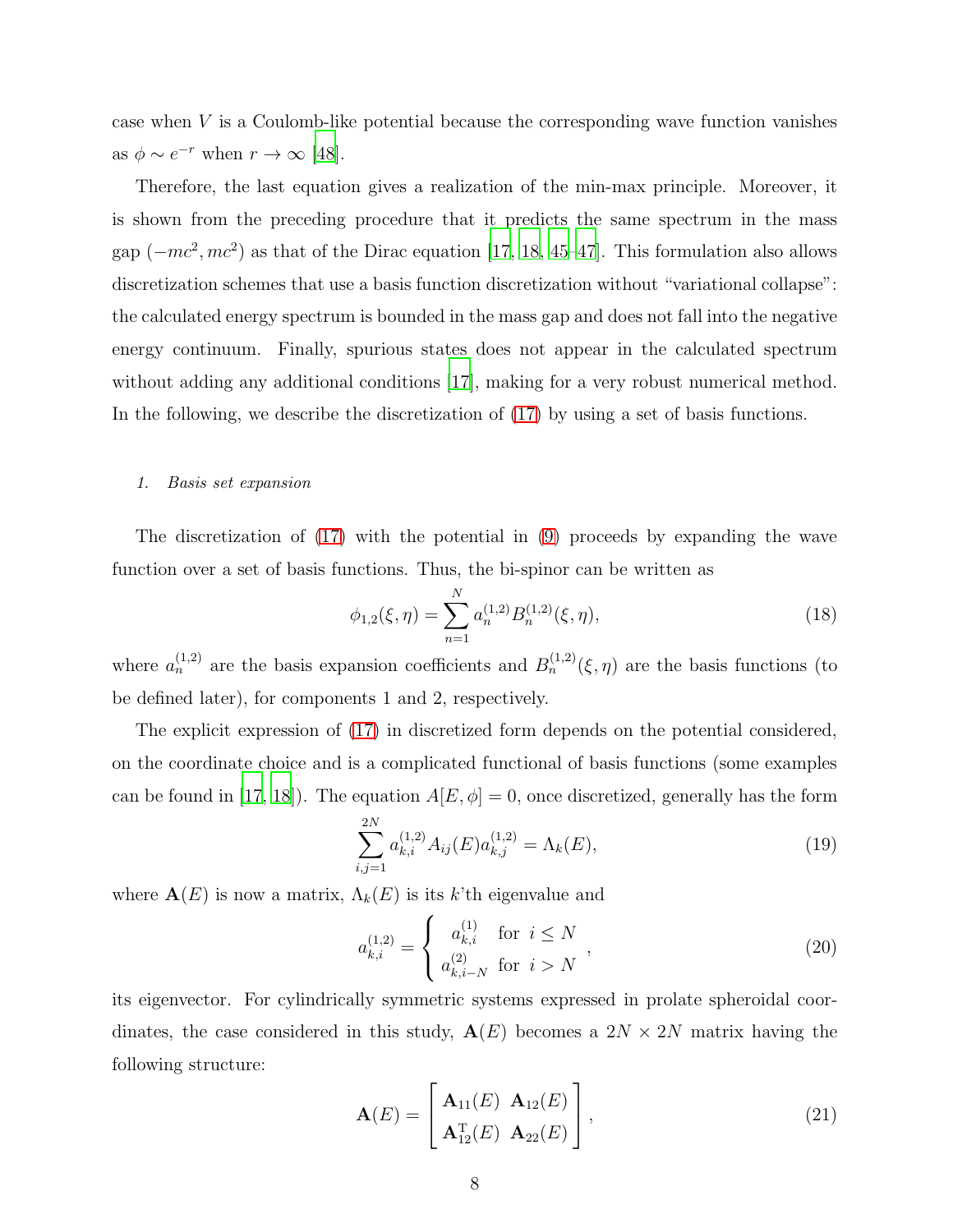where  $\mathbf{A}_{11}, \mathbf{A}_{22}$  and  $\mathbf{A}_{12}$  are  $N \times N$  matrices for which explicit expressions can be found in Appendix [A.](#page-24-0)

Therefore, solving the non-linear  $(A(E)$  depends on the energy E) eigenvalue problem [\(19\)](#page-7-0) gives an approximation of the energy E and eigenfunctions: the energy of the k'th bound state is a solution of  $\Lambda_k(E) = 0$  where  $\Lambda_k$  is the k'th eigenvalue of  $\mathbf{A}(E)$  while wave function coefficients in the basis expansion are the  $A(E)$  matrix eigenvector coefficients. It can easily be demonstrated that  $\Lambda_k(E)$  are monotonically decreasing functions [\[18\]](#page-29-2) which implies that they have only one root, i.e. only one value of  $E = E_{\text{root}}$  for which  $\Lambda_k(E_{\text{root}}) = 0$ . This problem can thus be solved by iteration or any other root finding algorithm.

#### B. Rayleigh-Ritz method

The Rayleigh-Ritz method is well-known and has been studied extensively for both the relativistic and non-relativistic cases (see  $[11, 14]$  $[11, 14]$  $[11, 14]$  for instance). Starting from  $(4)$ , we can multiply by  $\psi^{\dagger}$  on the left and integrate on space to get another functional equation given by

<span id="page-8-0"></span>
$$
\int d^3x \left\{ \left[ mc^2 + V \right] |\phi|^2 + (\phi |\hat{R}\chi) + (\chi |\hat{R}\phi) + [V - mc^2] |\chi|^2 \right\} =
$$
  

$$
E \int d^3x \left\{ |\phi|^2 + |\chi|^2 \right\},
$$
 (22)

which is just an explicit way of writing the well-known Rayleigh-Ritz functional equation  $\bar{H} = \langle \psi | \hat{H} | \psi \rangle / \langle \psi | \psi \rangle$ . The notation (·|·) stands for the Hermitian inner product. In the following, we define two operators  $C$  and  $S$  by

$$
C[\psi] = \int d^3x \left\{ \left[ mc^2 + V \right] |\phi|^2 + (\phi|\hat{R}\chi) + (\chi|\hat{R}\phi) + [V - mc^2] |\chi|^2 \right\},\tag{23}
$$

$$
S[\psi] = \int d^3x \left\{ |\phi|^2 + |\chi|^2 \right\}.
$$
 (24)

A numerical scheme can be developed from these equations by discretizing the wave function over a set of basis functions.

For a bounded operator (like the Schrödinger operator), the best estimate for the eigenpairs is obtained by a minimization procedure because the Rayleigh-Ritz quotient forms an upper bound for the eigenenergy  $E$  (if the spectrum is bounded from below). Moreover, it can be shown that the minimum of the quotient converges towards the exact eigenpair as the number of basis function  $N \to \infty$  (see [\[11\]](#page-28-4) and references therein). If the operator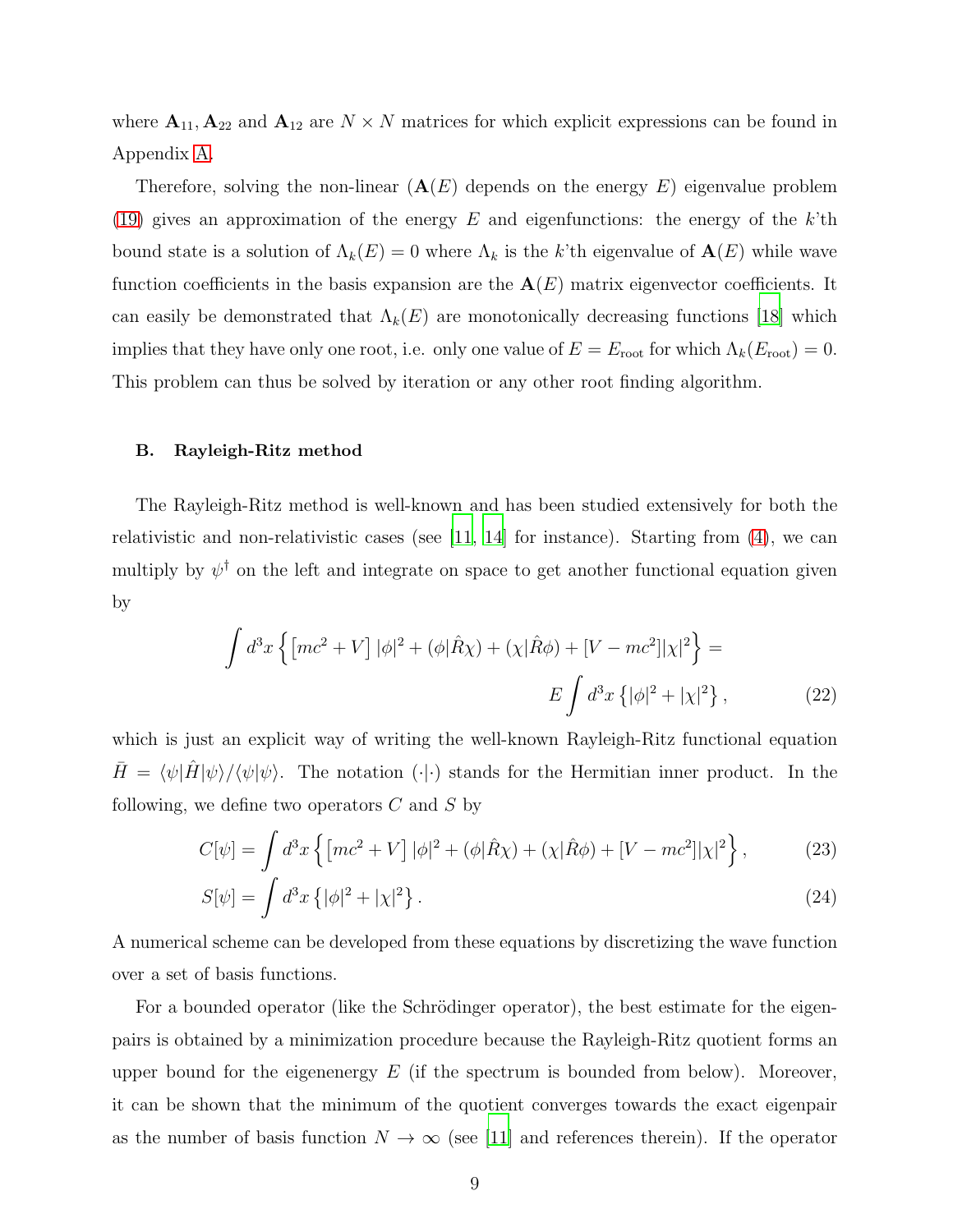is not bounded, as in the case of the Dirac equation, the quantity  $\bar{H}$  does not necessarily form an upper bound, although it is still a stationary point (as seen in the previous section, the eigenvalues can actually be characterized by a min-max principle). For this reason, the convergence of this approach is not guaranteed because the stationary point is a saddle point, and spurious states may appear. Therefore, a modification of the method is required to improve the convergence. The strategy we are using in this paper is the Kinematically Balanced Basis functions (KBBF) described in the next section.

# 1. Basis set expansion

The discretization of [\(22\)](#page-8-0) is very similar to the one in the last section and proceeds by expanding the wave function over a set of basis functions. In this case, one writes the bi-spinors as

<span id="page-9-0"></span>
$$
\phi_{1,2}(\xi,\eta) = \sum_{n=1}^{N} a_n^{(1,2)} B_n^{(1,2)}(\xi,\eta),\tag{25}
$$

$$
\chi_{1,2}(\xi,\eta) = \sum_{n=1}^{N} c_n^{(1,2)} X_n^{(1,2)}(\xi,\eta),\tag{26}
$$

where  $a_n^{(1,2)}, c_n^{(1,2)}$  are the basis expansion coefficients and  $B_n^{(1,2)}(\xi, \eta), X_n^{(1,2)}(\xi, \eta)$  are the basis functions (to be defined later), for components 1 and 2, respectively. In the naive Rayleigh-Ritz method, the basis functions for both spinors are the same, that is  $X_n^{(1,2)}(\xi,\eta) =$  $B<sub>n</sub><sup>(1,2)</sup>(\xi, \eta)$ . Substituting [\(25\)](#page-9-0) and [\(26\)](#page-9-0) in [\(22\)](#page-8-0), we obtain a generalized eigenvalue problem in the form of

<span id="page-9-1"></span>
$$
Ca = ESa,\t(27)
$$

where the generalized eigenvector  $\mathbf{a} = [a_1^{(1)}]$  $a_1^{(1)},...,a_n^{(1)},a_1^{(2)}$  $a_1^{(2)},...,a_n^{(2)},c_1^{(1)}$  $c_1^{(1)},...,c_n^{(1)},c_1^{(2)}$  $\binom{2}{1}, \ldots, c_n^{(2)}$ ] contains the basis function expansion coefficients. Finding the solution of this last equation corresponds to an extremization on the trial function parameters  $(a_i^{(1,2)})$  $i^{(1,2)}$  and  $c_i^{(1,2)}$  $i^{(1,2)}$  and yields an approximation of the eigenenergies and eigenfunctions. The functionals  $C[\psi]$  and  $S[\psi]$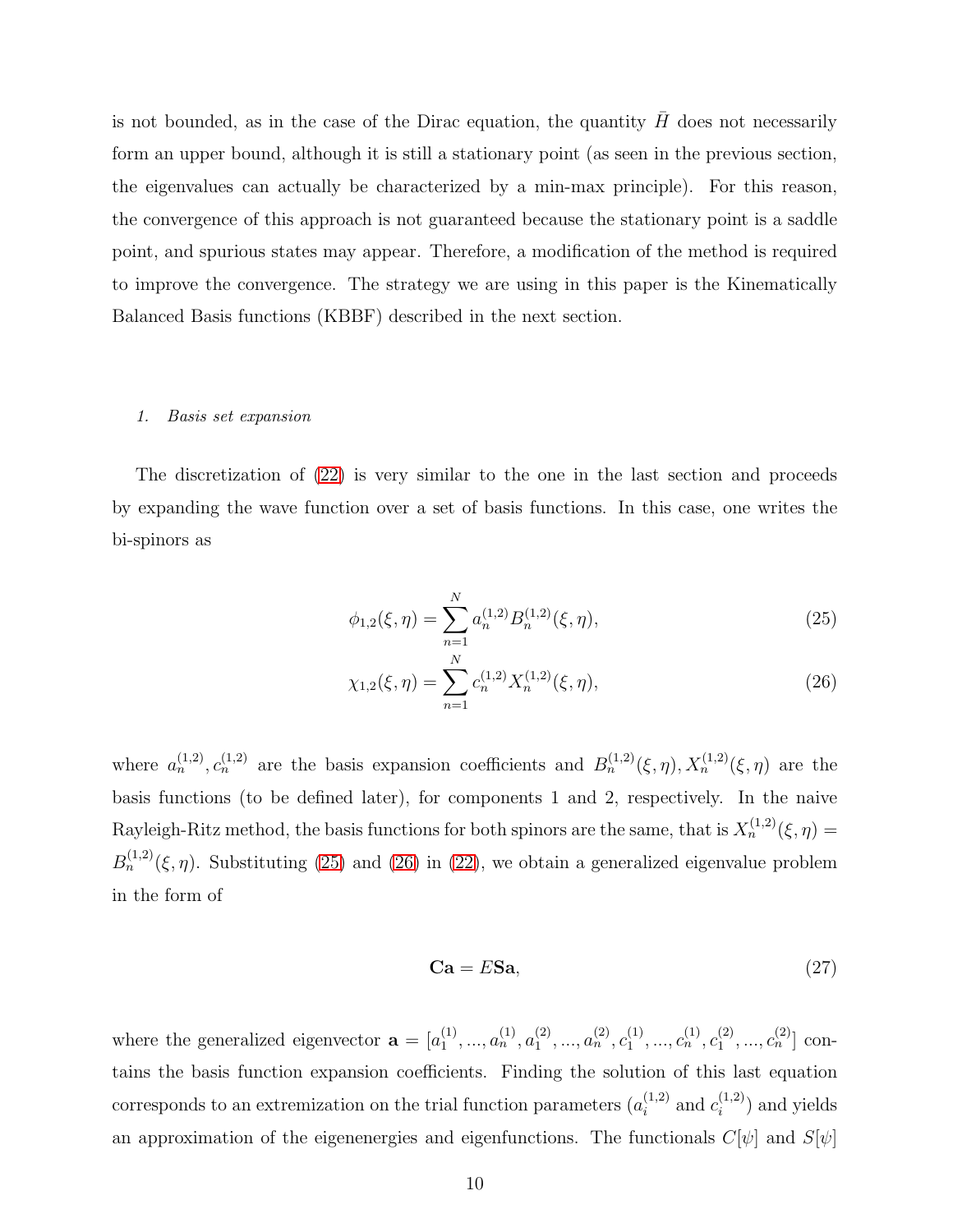become  $4N \times 4N$  matrices having the following general structure

$$
\mathbf{C} = \begin{bmatrix} \mathbf{C}_{11}^{(1)} & 0 & \mathbf{C}_{11}^{(3)} & \mathbf{C}_{12}^{(3)} \\ 0 & \mathbf{C}_{22}^{(1)} & \mathbf{C}_{21}^{(3)} & \mathbf{C}_{22}^{(3)} \\ \mathbf{C}_{11}^{(3)T} & \mathbf{C}_{21}^{(3)T} & \mathbf{C}_{11}^{(2)} & 0 \\ \mathbf{C}_{12}^{(3)T} & \mathbf{C}_{22}^{(3)T} & 0 & \mathbf{C}_{22}^{(2)} \end{bmatrix},
$$
\n
$$
\mathbf{S} = \begin{bmatrix} \mathbf{S}_{11}^{(1)} & 0 & 0 & 0 \\ 0 & \mathbf{S}_{22}^{(1)} & 0 & 0 \\ 0 & 0 & \mathbf{S}_{11}^{(2)} & 0 \\ 0 & 0 & 0 & \mathbf{S}_{22}^{(2)} \end{bmatrix},
$$
\n(29)

where the matrices  $\mathbf{C}_{ij}^{(1,2,3)}$  and  $\mathbf{S}_{ij}^{(1,2)}$  are  $N \times N$  matrices. Their explicit expressions are given in Appendix [B.](#page-25-0)

In the KBBF technique, a special choice of basis functions is made: the basis for the large and small components are related by a transformation guaranteeing that the non-relativistic equation is recovered in the limit  $c \to \infty$ . This is achieved by considering the relation between the small and large component given in [\(7\)](#page-4-0). Substituting [\(25\)](#page-9-0) in the latter, we get

$$
\chi(\xi,\eta) = \frac{\hat{R}}{E + mc^2 - V(\xi,\eta)} \left( \frac{\sum_{n=1}^N a_n^{(1)} B_n^{(1)}(\xi,\eta)}{\sum_{n=1}^N a_n^{(2)} B_n^{(2)}(\xi,\eta)} \right).
$$
(30)

Note here that substituting this equation in the Rayleigh-Ritz coefficient allows recovering the min-max method and its discretization scheme described in the last section. Then, the eigensolutions have to be calculated by using an iteration procedure because the functional has an intrinsic dependence on the eigenenergy. This is circumvented by neglecting the space dependence of the potential over the support of each basis function and redefining the basis expansion coefficients as

$$
c_n^{(1,2)} = \frac{1}{E + mc^2 - V_n} a_n^{(1,2)},\tag{31}
$$

$$
\approx \frac{1}{E + mc^2 - V(\xi, \eta)} a_n^{(1,2)},\tag{32}
$$

where  $V_n$  is a constant coefficient representing the contribution of the potential on the support of the basis function  $n$ . Thus, we obtain

<span id="page-10-0"></span>
$$
\chi(\xi,\eta) = \frac{\hat{R}}{2mc^2} \left( \frac{\sum_{n=1}^{N} c_n^{(1)} B_n^{(1)}(\xi,\eta)}{\sum_{n=1}^{N} c_n^{(2)} B_n^{(2)}(\xi,\eta)} \right).
$$
(33)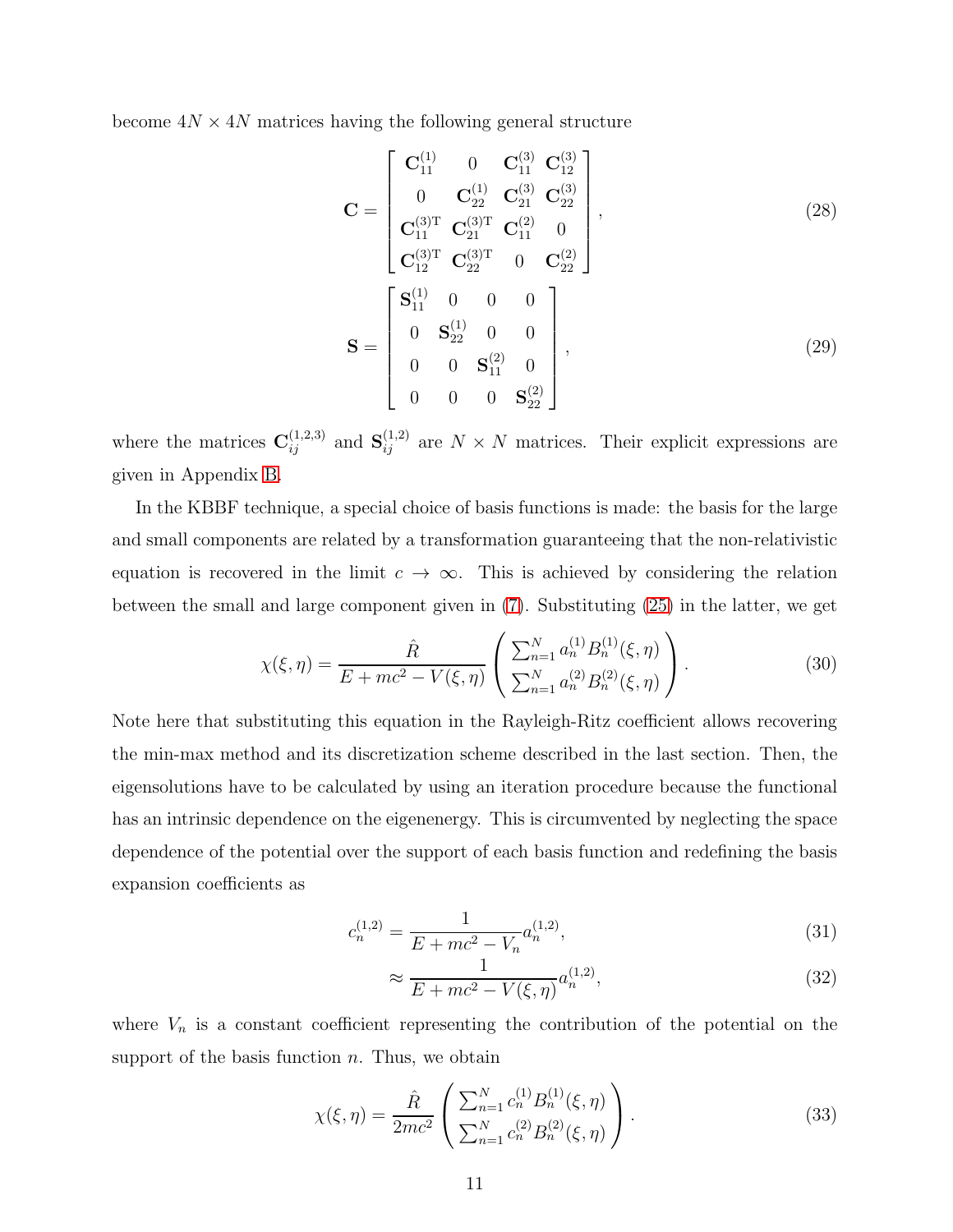where the factor  $1/2mc^2$  was included for numerical convenience (it also allows to recover the non-relativistic limit exactly if the energy is shifted by  $mc^2$ ). In some sense, the eigenenergy and space dependence of the prefactor  $1/(E + mc^2 - V)$  is encoded in the coefficients  $c_n^{(1,2)}$ . No iteration procedure is required as in the min-max method but the eigenvalue problem is larger. Also, the relation between the small and large components is only approximate because the constants  $c_n^{(1,2)}$  have neither energy nor space dependence. However, we expect this relation to converge toward the exact one as the number of basis functions is increased and their support decreases. In that case, neglecting the spatial variation of the potential becomes a better approximation. In the limit  $N \to \infty$ , we have

$$
\chi(\xi,\eta) = \frac{\hat{R}}{2mc^2}f(\xi,\eta),\tag{34}
$$

where  $f(\xi, \eta)$  is a bi-spinor. This implies that in the KBBF, the extremization of the Rayleigh quotient is performed on  $f(\xi, \eta)$  rather than on  $\chi(\xi, \eta)$  as in the "naive" Rayleigh-Ritz method. The former is consistent with the min-max principle exposed previously and the stationary point (or Euler-Lagrange equation) is given by

$$
\hat{R}\frac{E + mc^2 - V}{2mc^2}\hat{R}f = \hat{R}^2\phi.
$$
\n(35)

This equation can also be obtained from a unitary transformation of the Dirac equation [\[12\]](#page-28-3). Therefore, in the continuous limit, the exact solution is recovered from the min-max principle, which establishes that the two approaches are consistent with each other in that limit.

Explicitly, the basis function expansion is given in prolate spheroidal coordinates by (here, we dropped the basis function argument for simplicity)

<span id="page-11-0"></span>
$$
\phi_{1,2}(\xi,\eta) = \sum_{n=1}^{N} a_n^{(1,2)} B_n^{(1,2)},\tag{36}
$$

$$
\chi_1(\xi,\eta) = \frac{i}{2mc} \sum_{n=1}^{N} \left\{ c_n^{(2)} \left[ -\partial_r - \frac{\mu_2}{r} \right] B_n^{(2)} - c_n^{(1)} \partial_z B_n^{(1)} \right\},\tag{37}
$$

$$
\chi_2(\xi,\eta) = \frac{i}{2mc} \sum_{n=1}^{N} \left\{ c_n^{(1)} \left[ -\partial_r + \frac{\mu_1}{r} \right] B_n^{(1)} + c_n^{(2)} \partial_z B_n^{(2)} \right\},\tag{38}
$$

where  $\partial_r$  and  $\partial_z$  are given in [\(A4\)](#page-25-1) and [\(A5\)](#page-25-1) respectively, while  $r = R[(\xi^2 - 1)(1 - \eta^2)]^{\frac{1}{2}}$ . These last expression were obtained by expressing the operator  $\hat{R}$  explicitly in prolate spheroidal coordinates.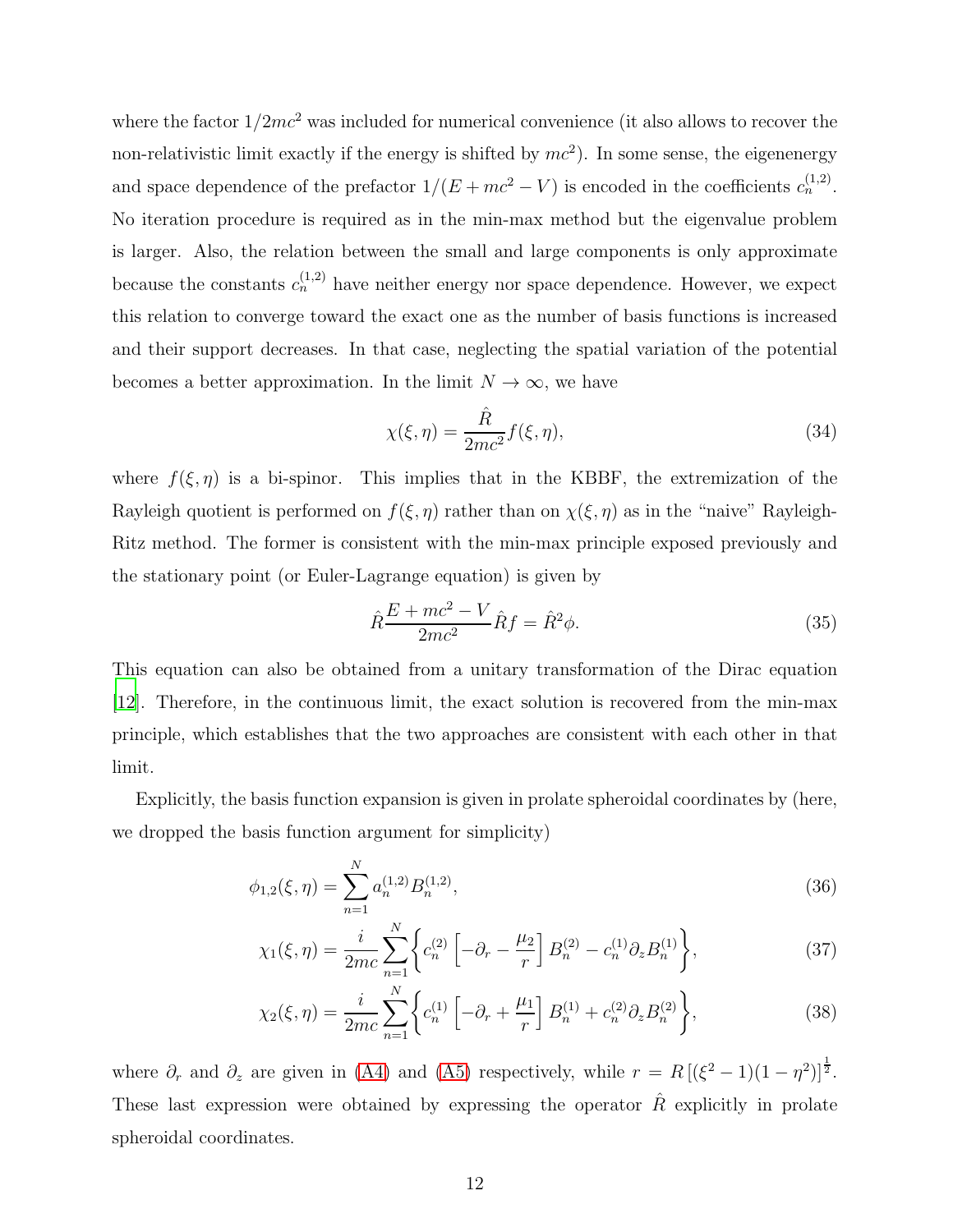Substituting [\(36\)](#page-11-0) to [\(38\)](#page-11-0) in [\(22\)](#page-8-0), we also obtain a generalized eigenvalue problem in the form of [\(27\)](#page-9-1). In this case, the matrix structure is

$$
\mathbf{C} = \begin{bmatrix} \mathbf{C}_{11}^{(1)} & 0 & \mathbf{C}_{11}^{(3)} & \mathbf{C}_{12}^{(3)} \\ 0 & \mathbf{C}_{22}^{(1)} & \mathbf{C}_{21}^{(3)} & \mathbf{C}_{22}^{(3)} \\ \mathbf{C}_{11}^{(3)T} & \mathbf{C}_{21}^{(3)T} & \mathbf{C}_{11}^{(2)} & \mathbf{C}_{12}^{(2)} \\ \mathbf{C}_{12}^{(3)T} & \mathbf{C}_{22}^{(3)T} & \mathbf{C}_{22}^{(2)T} & \mathbf{C}_{22}^{(2)} \end{bmatrix},
$$
\n
$$
\mathbf{S} = \begin{bmatrix} \mathbf{S}_{11}^{(1)} & 0 & 0 & 0 \\ 0 & \mathbf{S}_{22}^{(1)} & 0 & 0 \\ 0 & 0 & \mathbf{S}_{11}^{(2)} & \mathbf{S}_{12}^{(2)} \\ 0 & 0 & \mathbf{S}_{12}^{(2)T} & \mathbf{S}_{22}^{(2)} \end{bmatrix},
$$
\n(40)

and explicit expressions can be found in Appendix [C.](#page-26-0) The matrix C and S are  $4N \times 4N$ matrices while the other components  $(\mathbf{C}_{ij}^{(1,2,3)}$  and  $\mathbf{S}_{ij}^{(1,2)}$ ) are  $N \times N$  matrices.

The analytical analysis of convergence of this method and the proof that it does not have spurious solutions is clearly a non-trivial matter but was discussed in [\[11\]](#page-28-4) for the L-spinors basis functions. In our case, these properties will be verified empirically by looking at the numerical results while a careful analysis of the method is currently under investigation.

# C. Basis functions

Throughout this work, B-spline basis functions are used (a description of these functions can be found in [\[20](#page-29-3)]). This choice is favored over other techniques because it can be easily implemented and because B-splines have compact support, leading to sparse matrix structures. This allows using powerful numerical routines for the calculation of eigenvalues. More important is the fact that B-splines are linearly independent and form a complete basis, which is a necessary condition for the convergence of the Rayleigh-Ritz method for both eigenenergies and eigenfunctions ([\[11](#page-28-4)] and references therein). It is also an important requirement to avoid errors of order  $1/c<sup>4</sup>$  in the Rayleigh-Ritz bounds which may induce spurious states in certain circumstances [5].

B-splines basis functions have been studied extensively for solving the time-independent Dirac equation because of these important properties. However, most of these studies considered atoms or atomic-like systems [\[18](#page-29-2), [21](#page-29-4)[–23\]](#page-29-19), although recently, they were used for diatomic molecules [\[18,](#page-29-2) [24\]](#page-29-5).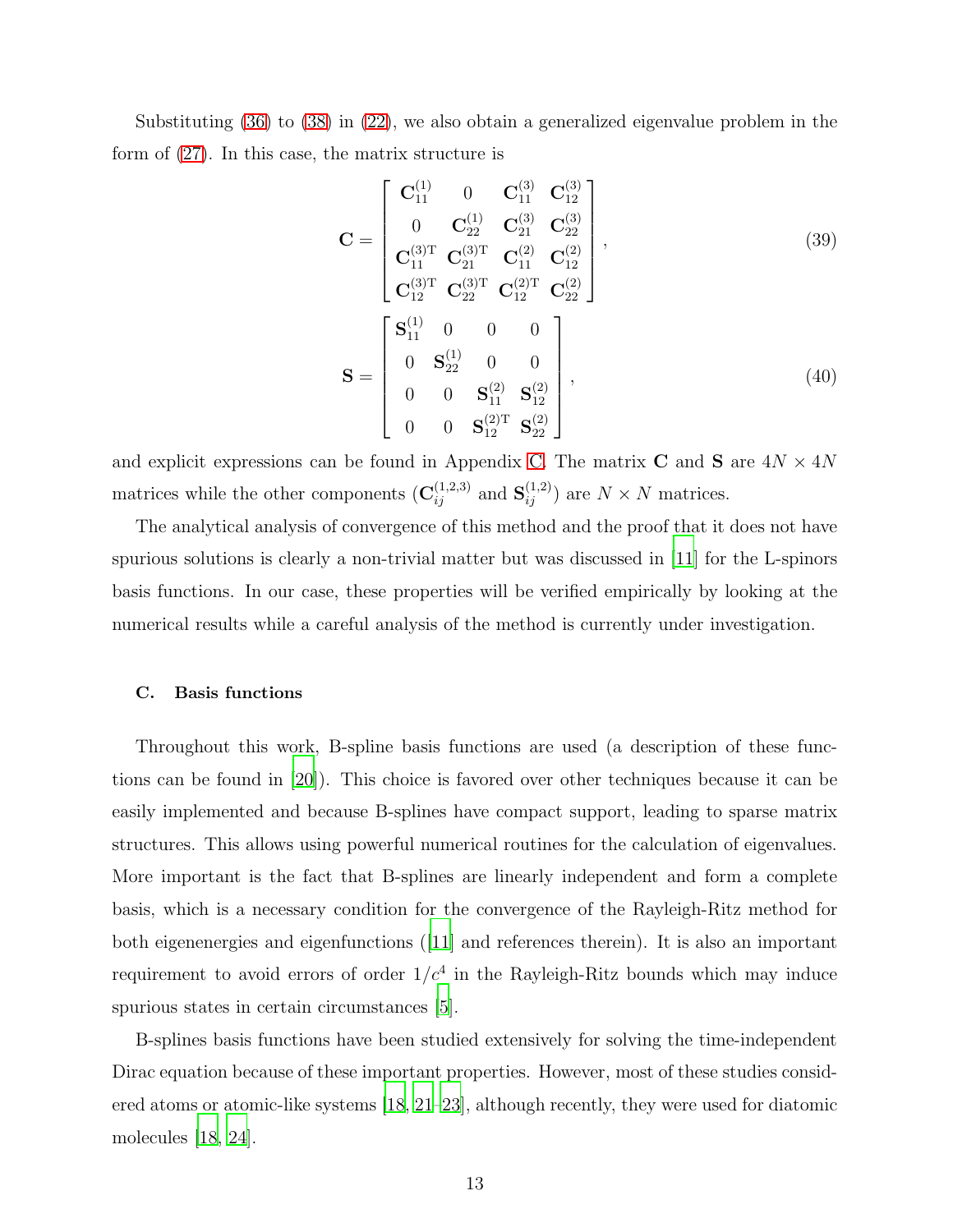B-splines are fully determined by their order  $k_{\xi,\eta}$  and knot vector using the iterative formula [\[20,](#page-29-3) [49\]](#page-30-9)

$$
b_i^k(x) = \frac{x - t_i}{t_{i+k-1} - t_i} b_i^{k-1}(x) + \frac{t_{i+k} - x}{t_{i+k} - t_{i+1}} b_{i+1}^{k-1}(x),\tag{41}
$$

and initial conditions

$$
b_i^1(x) = 1
$$
 for  $t_i \le x < t_{i+1}$  and  $b_i^1 = 0$  otherwise, (42)

where  $t_i$ 's are knot coordinates. The number of knots at a given coordinate determines the continuity condition at that point. Therefore, the number of knots should be maximal at singular points (at the Coulomb singularity position for instance) to allow for a discontinuous behavior of the wave function. Throughout this work, the knot vectors are given by the sequences

$$
1 = \xi_1 = \dots = \xi_{k_{\xi}} < \xi_{k_{\xi}+1} < \dots < \xi_{n_{\xi}+1} = \dots = \xi_{n_{\xi}+k_{\xi}} = \xi_{\text{max}},\tag{43}
$$

$$
-1 = \eta_1 = \dots = \eta_{k_{\eta}} < \eta_{k_{\eta}+1} < \dots < \eta_{n_{\eta}+1} = \dots = \eta_{n_{\eta}+k_{\eta}} = 1. \tag{44}
$$

Here,  $n_{\xi,\eta}$  are the number of spline functions in  $\xi$  and  $\eta$  coordinates, respectively. The knot coordinates can be chosen arbitrarily in the domain under consideration. However, to improve accuracy, an exponential sequence with smaller intervals close to the singularities is used in this study. The knot sequences and domain structure for diatomic molecules are depicted in Figure [1.](#page-14-0)

The basis function can then be written as the tensor product of B-spline functions as

<span id="page-13-0"></span>
$$
B_n^{(1,2)}(\xi,\eta) = G^{(1,2)}(\xi,\eta)b_i^{k_\xi}(\xi)b_j^{k_\eta}(\eta),\tag{45}
$$

where  $n = [i, j] \in \mathbb{Z}^2$ ,  $i \in [1, n_{\xi}]$  and  $j \in [1, n_{\eta}]$ . The overall factor is defined as [\[28](#page-29-14), [29](#page-29-7)]

$$
G^{(1,2)}(\xi,\eta) = \left[ (\xi^2 - 1)(1 - \eta^2) \right]^{\frac{\mu_{1,2}}{2}},\tag{46}
$$

where

$$
\mu_1 = j_z - \frac{1}{2}
$$
 and  $\mu_2 = j_z + \frac{1}{2}$ . (47)

This factor accounts for the angular momentum dependence (remember that  $j_z$  is the angular momentum projection on the z-axis). Moreover, it allows having well-defined integrals in the functionals, allowing a better convergence of the method.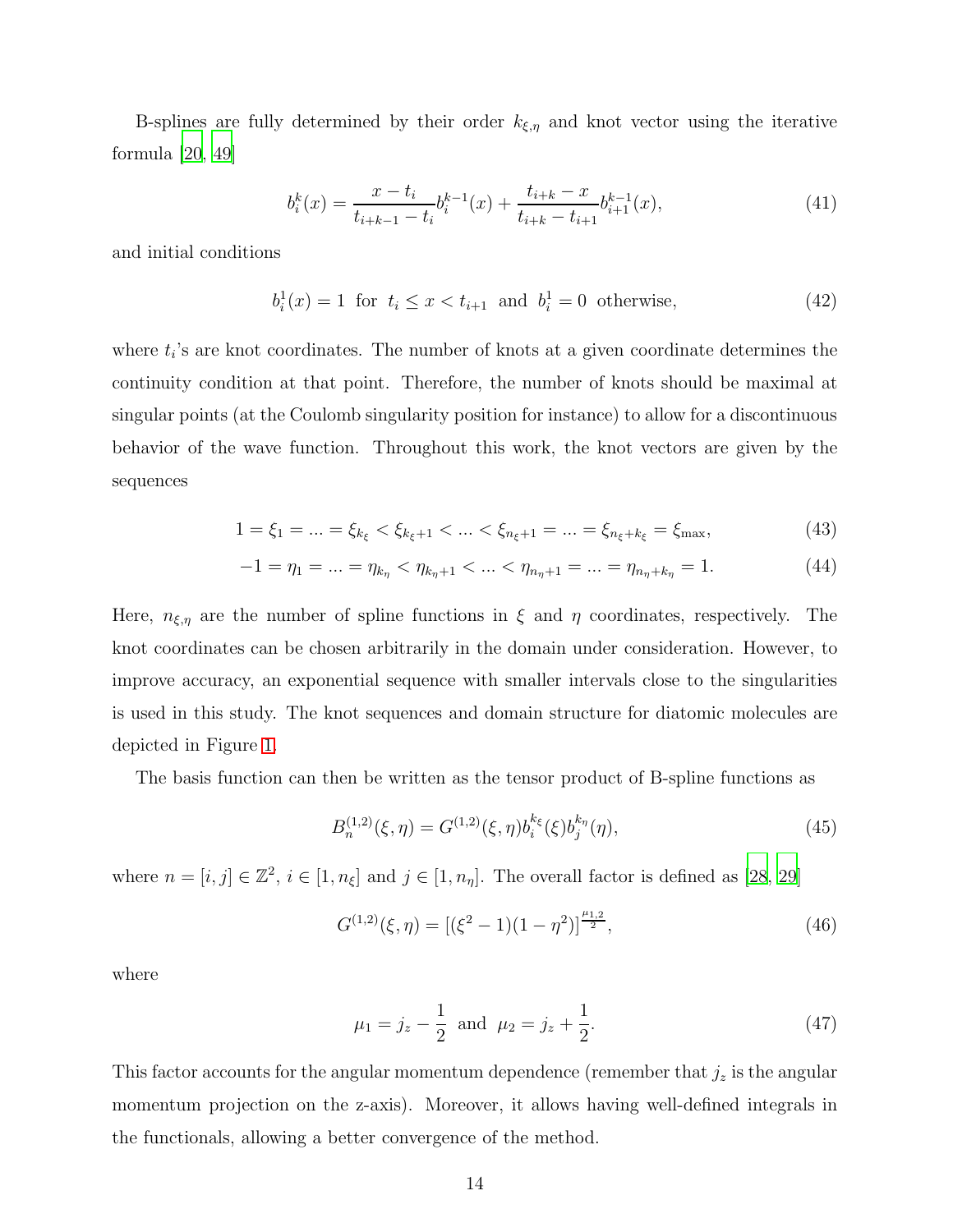

<span id="page-14-0"></span>FIG. 1. Discretization of the domain. A circle represents a point where there is a Coulomb singularity. The domain under consideration is discretized into a certain number of elements while each element is subdivided into smaller regions for the space integration. Note that we are using an exponential size distribution with smaller elements close to the Coulomb singularities. There is a knot point at every intersection of two dotted lines.

#### D. Details of the calculation

The construction of the matrices appearing in the two numerical methods involves several integrals extending over the whole domain. However, because B-splines are compact, the integration domains are reduced to the support of each basis function, which are regions having  $k_{\xi} \times k_{\eta}$  elements or less. The integrals are evaluated numerically using the Gauss-Legendre quadrature rule.

The boundary conditions are chosen as  $\phi(\xi_{\text{max}}, \eta) = 0$  and  $\chi(\xi_{\text{max}}, \eta) = 0$ . Using Bsplines, this can be implemented easily by setting  $b_{n_{\xi}}(\xi) = 0$  and by considering only  $n_{\xi} - 1$ B-spline functions in  $\xi$  coordinates. The other boundaries are free. Strictly speaking, these boundary conditions may lead to some numerical problems because of the occurrence of the Klein paradox [\[21\]](#page-29-4): they correspond to the confining of the electron in a box surrounded by an infinite potential barrier at  $\xi = \xi_{\text{max}}$ . However, similar conditions have been used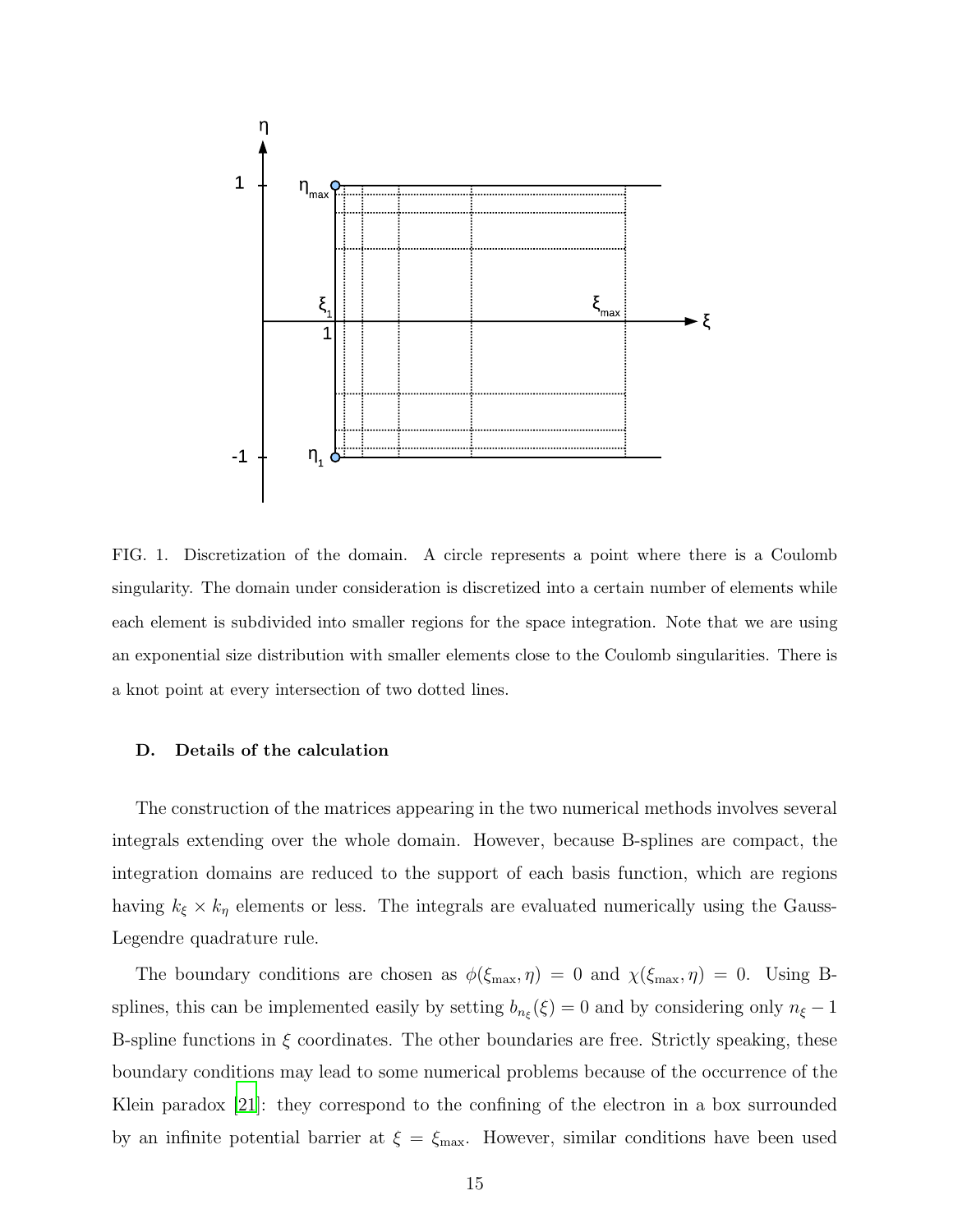successfully in [\[28,](#page-29-14) [29](#page-29-7), [36\]](#page-29-16) to obtain very accurate results. Also, it was argued in [\[18,](#page-29-2) [22\]](#page-29-20) that using these zero boundary conditions have negligible effects on the solution if the domain is large enough.

The boundary conditions on the nuclei are more subtle. It is argued in [\[50\]](#page-30-10) that B-spline basis expansion are plagued with non-physical solutions related to a wrong treatment of these boundary conditions. A remedy to this problem is also proposed but it is not clear to us how this technique can be applied to the diatomic molecule case. However, it is verified a posteriori by looking at the spectrum that our boundary conditions does not induce spurious states.

The code performing the calculation is parallelized by using the domain decomposition strategy described in [\[51\]](#page-30-11). For better performance, the ScaLAPACK library is utilized to solve the eigenvalue and generalized eigenvalue problems. In the Rayleigh-Ritz method, the latter yields the whole energy spectrum and eigenfunction in one calculation. For the min-max method, only one eigenenergy can be calculated at a time because each evaluation necessitates a solution of  $\Lambda_k(E) = 0$ . The latter is solved by a root-finding algorithm based on Brent's method [\[52](#page-30-12)].

#### <span id="page-15-0"></span>III. RESULTS AND DISCUSSION

In this section, the results obtained for both numerical methods are presented. First, the convergence of the method is analyzed. Then, the spectra of diatomic molecules are presented and finally, the absence of spurious states is discussed.

#### A. Convergence of the method

In this section, we are investigating the convergence of our numerical methods. More specifically, we study and calculate the ground state of dithorium  $(Th_2^{179+})$  which has  $Z_{1,2} =$ 90) and dihydrogen  $(H_2^+$  which has  $Z_{1,2} = 1)$ . The semi inter atomic distance is set to  $R = \frac{1}{90} \approx 0.011111$  a.u. for dithorium and to  $R \approx 1.000$  a.u. for dihydrogen while the angular momentum is taken as  $j_z = 1/2$ . The results for the calculation of the ground state binding energy using B-splines of order 7 and different mesh sizes are shown in Table [I](#page-17-0) and [II](#page-18-0) for  $H_2^+$  and  $Th_2^{179+}$ , respectively.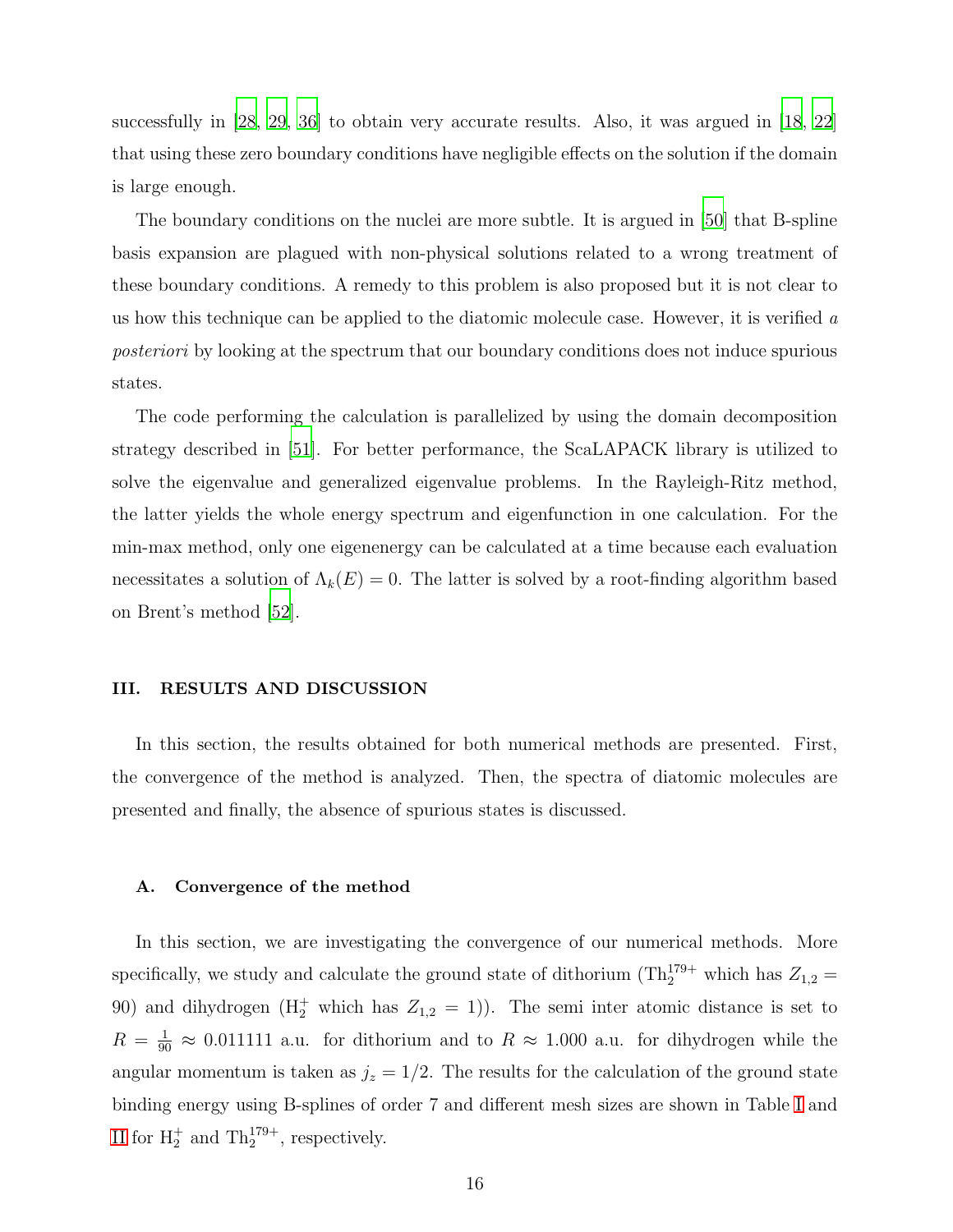The results presented in this table show the convergence of the method as the number of elements is increased. The results obtained are very accurate, although there is a small relative difference  $d_r$  between our results and the results presented in [\[29](#page-29-7)]. For  $H_2^+$ , we obtain  $d_r \approx 2.2 \times 10^{-8}\%$  and  $d_r \approx 1.9 \times 10^{-8}\%$  for the min-max and Rayleigh-Ritz methods, respectively, while for  $Th_2^{179+}$ , we have  $d_r \approx 6.1 \times 10^{-4}\%$  and  $d_r \approx 0.97 \times 10^{-4}\%$  for the min-max and Rayleigh-Ritz methods, respectively. These differences can be explained by a different choice of boundary conditions, different element formulation and different treatment of the Coulomb singularity.

In all cases, the convergence is from above suggesting that both methods are consistent with the min-max principle. The convergence in the case of dithorium however is much slower than for dihydrogen. One possible reason explaining this discrepancy is the behavior of B-splines close to the Coulomb singularities. In that region, the wave function should behave like  $\psi \sim r_{1,2}^{-1+\gamma_{1,2}}$  $\frac{-1+\gamma_{1,2}}{1,2}$  (obtained in atomic calculations) where

$$
\gamma_{1,2} = \sqrt{\left(|j_z| + \frac{1}{2}\right)^2 - \alpha^2 Z_{1,2}^2}.\tag{48}
$$

and  $r_{1,2}$  are the distances from nuclei 1 and 2. In ground state calculations, we have  $j_z = 1/2$ and thus,  $0 < \gamma_{1,2} < 1$  for  $Z_{1,2} < 137$ . Therefore, the wave function has a non-integer powerlaw behavior close to the singularity. The B-spline basis functions, being polynomial with integer powers, are unable to reproduce exactly this feature. Moreover, we have that

$$
\gamma_{\rm H} \approx 0.999947
$$
 and  $\psi \sim r_{1,2}^{-0.000053}$ , (49)

$$
\gamma_{\text{Th}} \approx 0.568664 \text{ and } \psi \sim r_{1,2}^{-0.431336},\tag{50}
$$

where  $\gamma_{\rm H, Th}$  are the gamma associated with a hydrogen and thorium atom. It is clear from this that the behavior of the wave function is much closer to a power law for dihydrogen and therefore, is better reproduced by the B-splines and also, has a faster convergence.

One possible cure to this is to use another prefactor in the basis function that captures the correct behavior. For instance, it was proposed to multiply the basis functions in [\(45\)](#page-13-0) by [\[28](#page-29-14), [29](#page-29-7), [36\]](#page-29-16)

$$
G'(\xi, \eta) = r_1^{-1+\gamma_1} r_2^{-1+\gamma_2},\tag{51}
$$

with

$$
r_1 = (\xi + \eta)R, \ r_2 = (\xi - \eta)R. \tag{52}
$$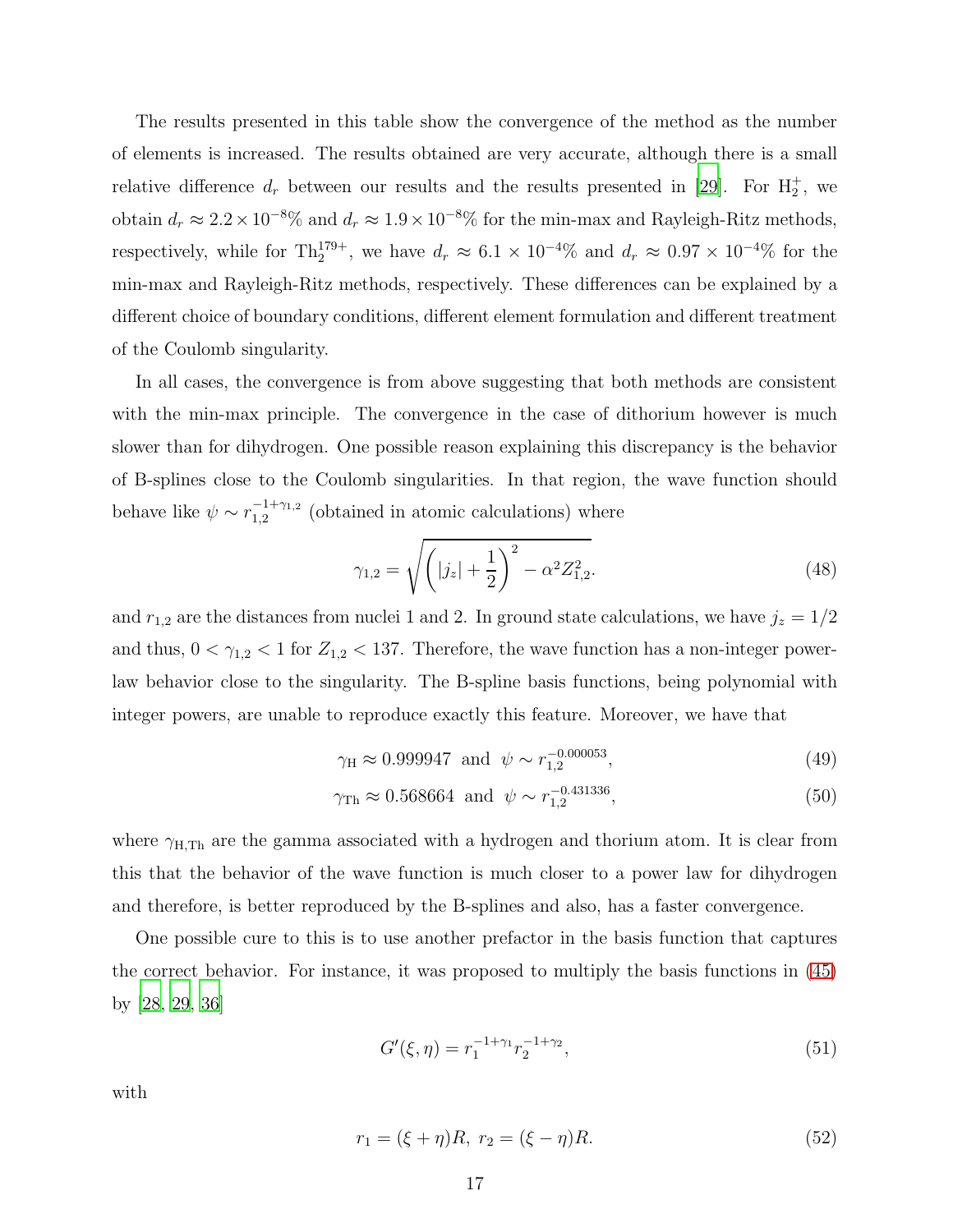The main issue with this technique is that derivatives in the functionals become singular at the nuclei position. To cope with this, a singular coordinate transformation can be performed that allows transforming the singular non-integer behavior near the nuclei to a polynomial approximation [\[28,](#page-29-14) [36\]](#page-29-16). The latter can then be fitted more accurately with a polynomial basis function. We do not implement this technique here as the goal of this paper is not to achieve the most accurate value of bound state energies. However, it can be done in principle and could improve the convergence of the numerical method.

<span id="page-17-0"></span>TABLE I. Results of the numerical computation for the ground state of  $H_2^+$  for different mesh sizes and B-spline of order 7. Here,  $N_{\xi,\eta}$  are the number of elements in each coordinates while  $N^*$  is the total number of basis functions utilized. The maximum coordinate was fixed to  $\xi_{\text{max}} = 30$  a.u. and the angular momentum to  $j_z = 1/2$ . The calculations are to be compared with the results from [\[29\]](#page-29-7) where the authors obtained  $E_{H_2^+} = -1.10264158103$  a.u..

| $N_{\xi} N_{\eta} N^*$ |   |  | $E_{H_2^+}$ (a.u.)                        |             |  |
|------------------------|---|--|-------------------------------------------|-------------|--|
|                        |   |  | Min-max                                   | $_{\rm RR}$ |  |
| 8                      | 8 |  | 182 -1.102590816884 -1.102590816895       |             |  |
|                        |   |  | 10 10 240 -1.102638533873 -1.102638533934 |             |  |
|                        |   |  | 12 12 306 -1.102641366239 -1.102641366228 |             |  |
|                        |   |  | 14 14 380 -1.102641554428 -1.102641554501 |             |  |
|                        |   |  | 16 16 462 -1.102641577089 -1.102641577085 |             |  |
|                        |   |  | 18 18 552 -1.102641580210 -1.102641580229 |             |  |
|                        |   |  | 20 20 650 -1.102641580782 -1.102641580825 |             |  |

## B. Spectra of diatomic molecules

In this section, the spectra of dihydrogen and dithorium are presented. They are shown in Tables [III](#page-20-0) and [IV](#page-21-0) for  $j_z = 1/2$ . The spectra are calculated using a mesh of  $14 \times 14$  elements and  $17\times17$  elements for the min-max method for dihydrogen and dithorium, respectively, while a mesh of  $30\times30$  elements is utilized in the Rayleigh-Ritz method. The other parameters are set to the same values as in the last section where the convergence of the ground state was discussed. The binding energy values in the mass gap  $(-mc^2, mc^2)$ , corresponding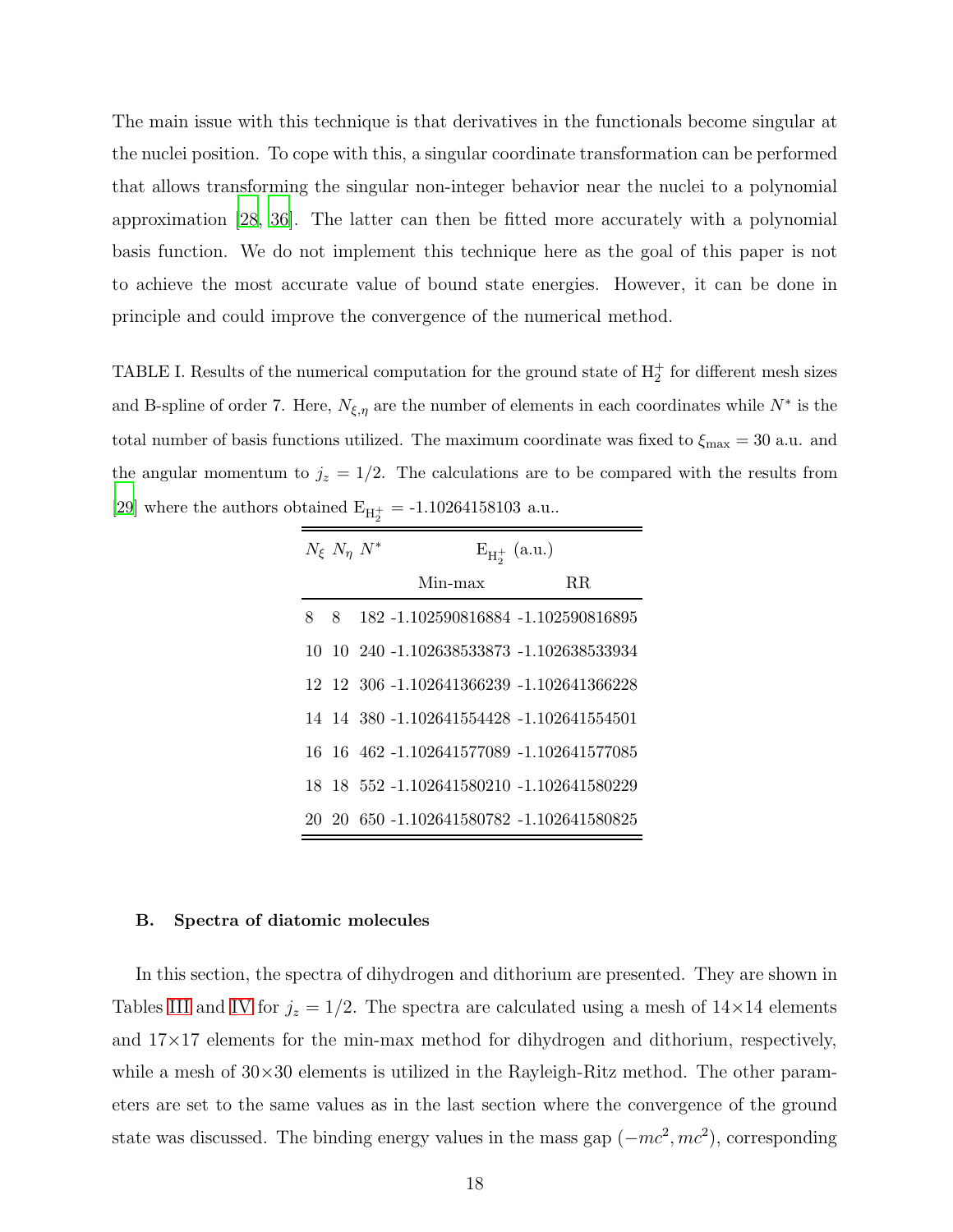<span id="page-18-0"></span>TABLE II. Results of the numerical computation for the ground state of  $\text{Th}_2^{179+}$  for different mesh sizes and B-spline of order 7. Here,  $N_{\xi,\eta}$  are the number of elements in each coordinates while  $N^*$  is the total number of basis functions utilized. The maximum coordinate was fixed to  $\xi_{\text{max}} = 15$  a.u. and the angular momentum to  $j_z = 1/2$ . The calculations are to be compared with the results from [\[29\]](#page-29-7) and [\[24\]](#page-29-5) where the authors obtained  $E_{Th_{179}^+} = -9504.756746922$  a.u. and  $E_{Th_{179}^+} = -9504.752$ a.u..

| $N_{\varepsilon} N_n N^*$ |   |  | $E_{Th_2^{179+}}$ (a.u.)                   |      |  |
|---------------------------|---|--|--------------------------------------------|------|--|
|                           |   |  | Min-max                                    | R.R. |  |
| 8                         | 8 |  | 182 -9503.998584802 -9504.592867005        |      |  |
|                           |   |  | 10 10 240 -9504.333585765 -9504.687658554  |      |  |
|                           |   |  | 12 12 306 -9504.466070634 -9504.711111628  |      |  |
|                           |   |  | 14 14 380 -9504.539502492 -9504.722791962  |      |  |
|                           |   |  | 16 16 462 -9504.586247153 -9504.730034585  |      |  |
|                           |   |  | 18 18 552 -9504.618392312 -9504.735005730  |      |  |
|                           |   |  | 20 20 650 -9504.641636959 -9504.738611929  |      |  |
|                           |   |  | 24 24 870 -9504.672557123 -9504.743429586  |      |  |
|                           |   |  | 30 30 1260 -9504.698874401 -9504.747552293 |      |  |

to bound states, are shifted by  $mc^2$  to have a comparison with non-relativistic results. The values in the continua however are not shifted and calculated with the Rayleigh-Ritz method only. The results of the dithorium spectrum can be compared to the ones in [\[37\]](#page-29-18). Both are generally in good agreement, although a small discrepancy can be seen for the higher excited states.

In the Rayleigh-Ritz method, the  $n_{\text{binding}}$  bound state energies shown in Tables [III](#page-20-0) and [IV](#page-21-0) correspond to the  $2N+1$  to  $2N+1+n_{\text{binding}}$  eigenvalues of the matrix C (once the eigenvalues are ordered in increasing order). The other eigenvalues can be associated to the "discretized" negative (the first to the 2N'th eigenvalues) and positive (the  $2N + 2 + n_{binding}$ 'th to the 4N'th eigenvalues) energy continua. For the min-max method, the bound state energies shown corresponds to the solution of  $\Lambda_k(E) = 0$  for the  $n_{binding}$  lowest energy eigenvalues. For the diatomic molecules considered, the spectra calculated with both methods are in very good agreement. The small discrepancy remaining is mostly due to the use of different mesh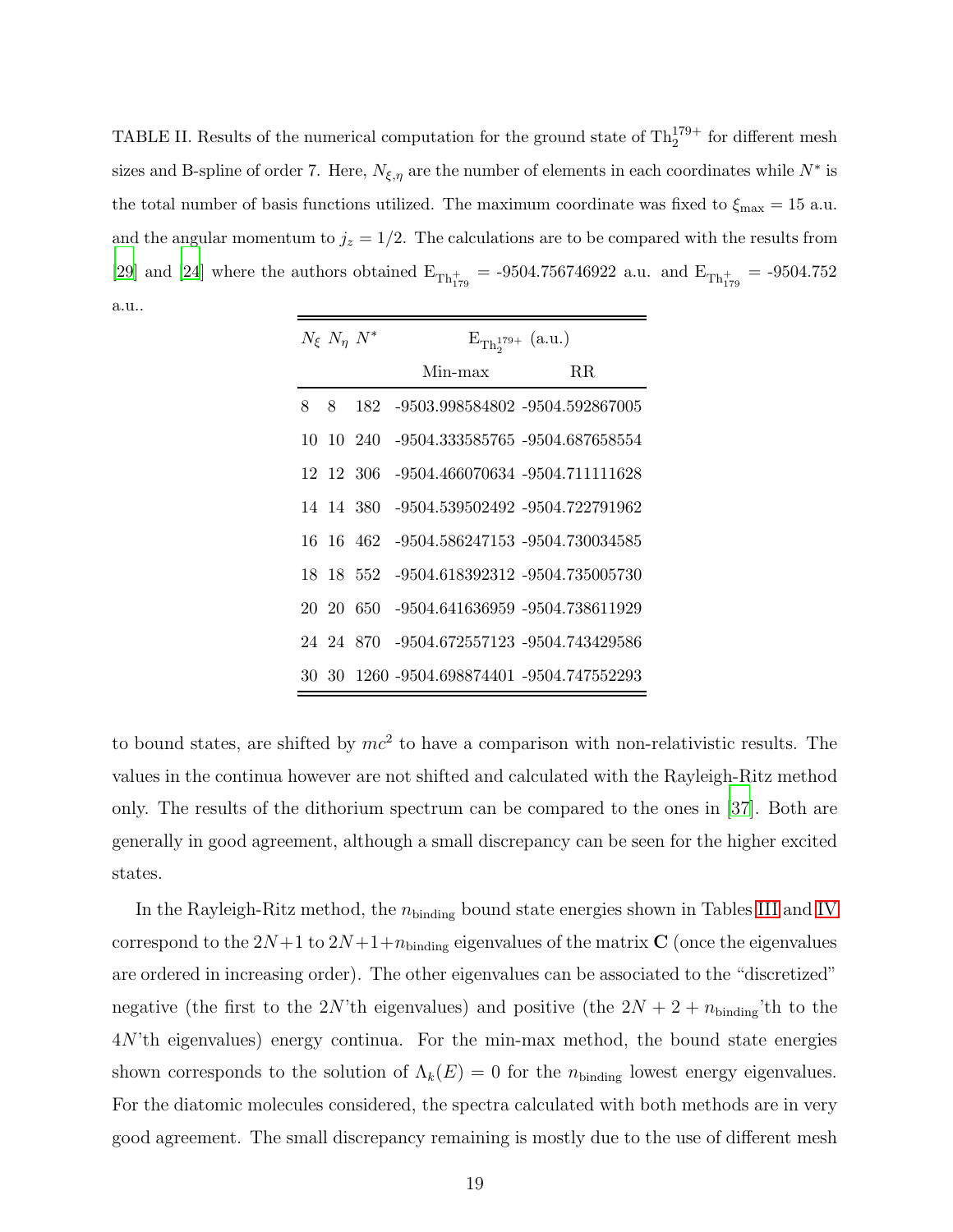sizes.

The convergence of the excited states is very similar to one of the ground state: all values are approached from above and the order of convergence is close to the one of the ground state. The same is true for the states in the positive energy continuum, that is for  $E \ge mc^2$ . For the negative energy states, the convergence occurs from below, but otherwise, follows the same trends as the other cases. The energy values in the continua (especially their smallest and largest eigenvalues) depend on the size of the domain. In the dithorium calculation, the domain was smaller which yielded less accurate value in the continua (not shown in the table) but better accuracy of the bound states. In all cases, the eigenvalues of the positive and negative energy continua accumulate at the points  $mc^2$  and  $-mc^2$ , respectively.

# C. Spurious states

The results for the spectra of diatomic molecules presented in the last section showed a spurious state in the dithorium spectrum calculated with the naive Rayleigh-Ritz method while the other methods did not. Spurious states usually appear as eigenstates with an energy in the interval  $-mc^2 < E < E$ <sub>ground</sub> because of their highly oscillatory behavior. This was not observed in the numerical results. Moreover, it was proven mathematically that the min-max method is free from these numerical artifacts [\[18\]](#page-29-2). The spectra predicted by the min-max and the Rayleigh-Ritz methods coincides (up to numerical errors), implying that our version of the Rayleigh-Ritz method using kinematically balanced function is also free from these unphysical states.

These last arguments are mainly qualitative. A more convincing approach proceeds by computing the spectrum for an atom (by setting  $Z_2 = 0$ ) and by comparing to the well-known analytical formula for the atomic binding energy given by [\[48\]](#page-30-8)

$$
E_{nj} = \frac{mc^2}{\sqrt{1 + \frac{Z^2 \alpha^2}{(n - \delta_j)^2}}} - mc^2,
$$
\n(53)

where  $n$  is the principal quantum number,  $j$  is the angular momentum and

$$
\delta_j = j + \frac{1}{2} - \sqrt{\left(j + \frac{1}{2}\right) - Z^2 \alpha^2}.
$$
\n(54)

Of course, the numerical methods are not optimized for atomic calculations, but these results, albeit not very accurate, allow showing that no spurious states appear. The results for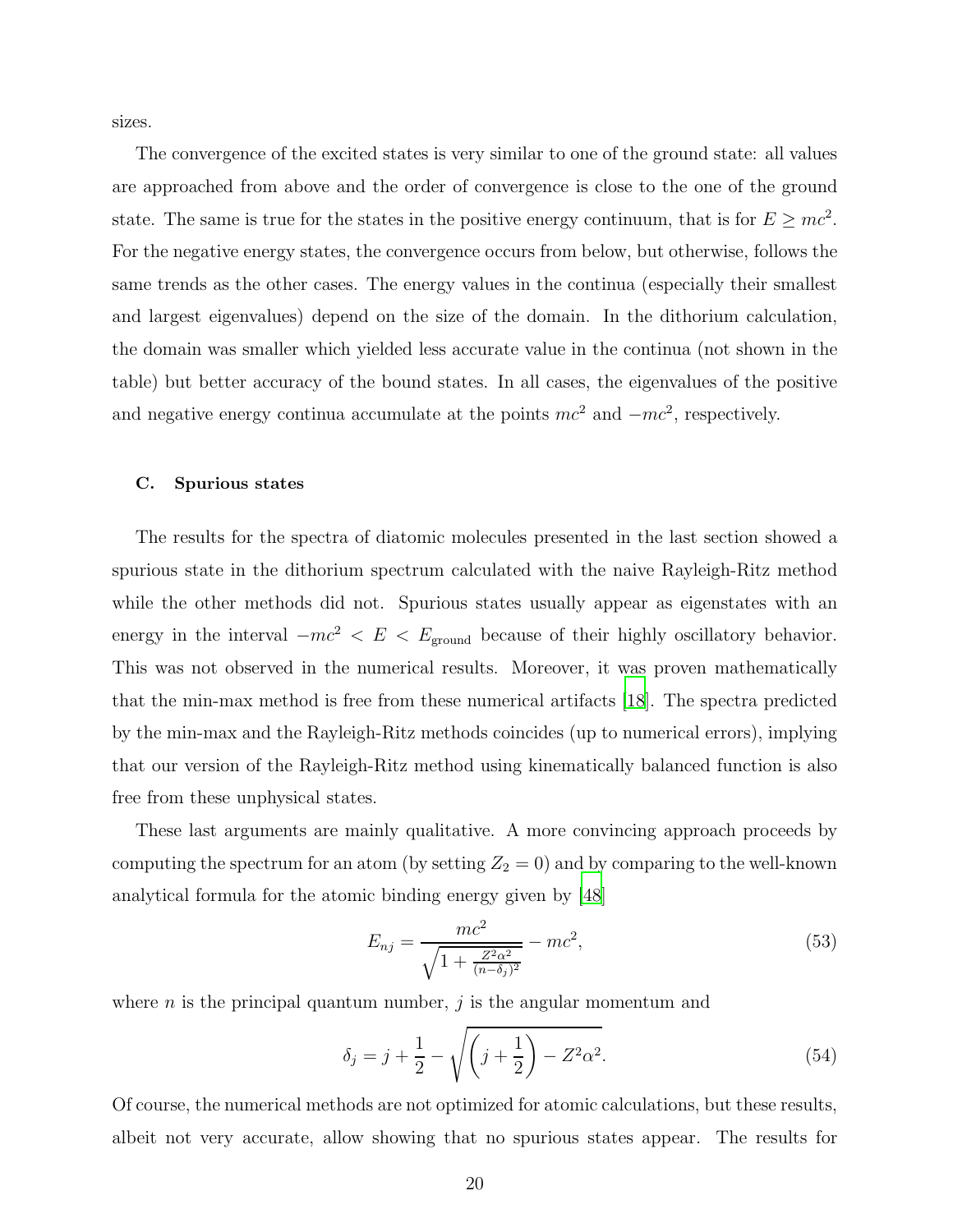TABLE III. Results of the numerical computations for the spectrum of  $H_2^+$  for a mesh size of  $30\times$ 30 and B-spline of order 7. The states of the positive and negative continua are computed with the Rayleigh-Ritz method and only the first 25 states are shown.

<span id="page-20-0"></span>

| Bound            |           | Binding energy (a.u.)                              |                  | Negative        | Positive                              |
|------------------|-----------|----------------------------------------------------|------------------|-----------------|---------------------------------------|
| states           | $Min-max$ | RR                                                 |                  |                 | continuum $(a.u.)$ continuum $(a.u.)$ |
| $\mathbf{1}$     |           | $-1.1026413662 -1.1026415808$                      | $\mathbf{1}$     | $-18778.95240$  | 18778.86549                           |
| $\boldsymbol{2}$ |           | $-0.6675525594 - 0.6675527718$                     | $\boldsymbol{2}$ | -18778.95792    | 18778.86561                           |
| 3                |           | $-0.4287795568 - 0.4287811584$                     | 3                | $-18778.96471$  | 18778.86562                           |
| 4                |           | $-0.3608697621 - 0.3608710695$                     | 4                | $-18778.97284$  | 18778.86741                           |
| 5                |           | $-0.2554175614 - 0.2554197033$                     | $\overline{5}$   | -18778.98233    | 18778.86746                           |
| 6                |           | -0.2357807609 -0.2357812681                        | 6                | -18778.98475    | 18778.86808                           |
| 7                |           | -0.2267021482 -0.2267030696                        | 7                | -18778.99077    | 18778.86917                           |
| 8                |           | $-0.2008621355 - 0.2008689095$                     | 8                | -18778.99320    | 18778.88272                           |
| 9                |           | -0.1776816232 -0.1776839788                        | $\boldsymbol{9}$ | -18778.99684    | 18778.88275                           |
| 10               |           | $-0.1373089205 -0.1373147686$                      |                  | 10-18778.99979  | 18778.88617                           |
| 11               |           | -0.1307908409 -0.1307928214                        |                  | 11 -18779.00397 | 18778.88627                           |
| 12               |           | $-0.1267066133 - 0.1267100818$                     |                  | 12 -18779.00544 | 18778.88659                           |
| 13               |           | $-0.1266438351 - 0.1266441499$                     |                  | 13-18779.00643  | 18778.89067                           |
| 14               |           | $-0.1261986510 - 0.1261992440$                     |                  | 14 -18779.01259 | 18778.89068                           |
| 15               |           | $-0.1158897902 -0.1159009024$                      |                  | 15-18779.01542  | 18778.89977                           |
| 16               |           | $-0.1053558675 - 0.1053611251$                     |                  | 16-18779.01903  | 18778.89987                           |
| 17               |           | $-0.0852450505 - 0.0852548082$                     |                  | 17-18779.02284  | 18778.90406                           |
| 18               |           | $-0.0823477309 - 0.0823523149$                     |                  | 18-18779.02659  | 18778.90575                           |
| 19               |           | $-0.0804553251 - 0.0804564514$   19 $-18779.03400$ |                  |                 | 18778.90766                           |
| 20               |           | $-0.0802631100 - 0.0802631662$                     |                  | 20 -18779.03472 | 18778.91436                           |
| 21               |           | $-0.0802102415 - 0.0802110614$                     |                  | 21-18779.03980  | 18778.91438                           |
| 22               |           | $-0.0802047983 - 0.0802048234$                     |                  | 22 -18779.04047 | 18778.91544                           |
| 23               |           | $-0.0800201297 - 0.0800252078$                     |                  | 23-18779.04625  | 18778.91591                           |
| 24               |           | $-0.0730502242 - 0.0730676123$                     |                  | 24 -18779.04822 | 18778.91599                           |
| 25               |           | $-0.0649840057 - 0.0649993038$                     |                  | 25-18779.05030  | 18778.91605                           |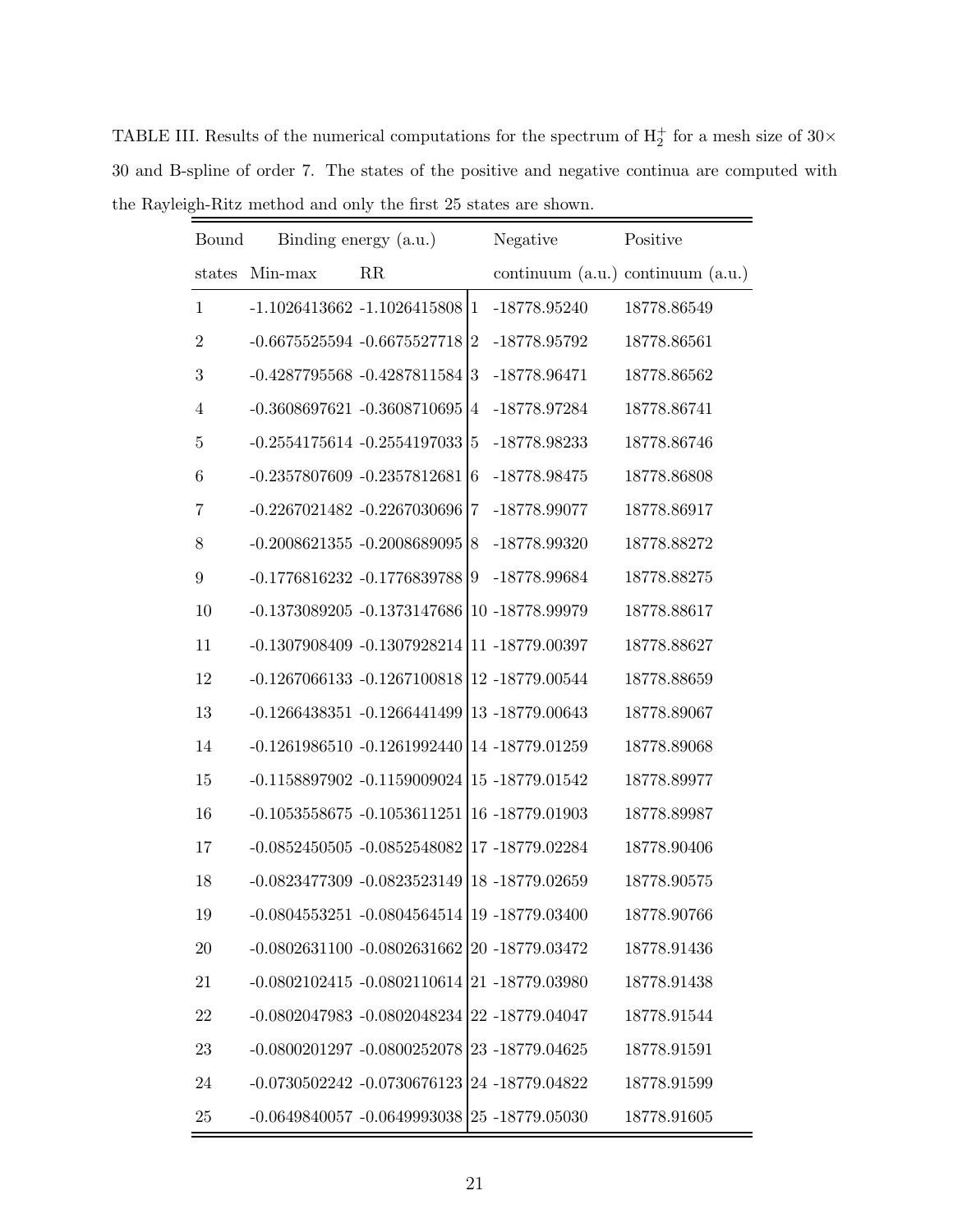<span id="page-21-0"></span>

| <b>States</b>  | Naive RR                             |                                                         | RR             | Min-max        |
|----------------|--------------------------------------|---------------------------------------------------------|----------------|----------------|
|                | $14 \times 14$                       | $30 \times 30$                                          | $30 \times 30$ | $16 \times 16$ |
| $\mathbf{1}$   |                                      | -9504.6525442 -9504.7243225 -9504.7475523 -9504.5862992 |                |                |
| $\overline{2}$ |                                      | -6815.3652913 -6815.4657298 -6815.5599111 -6815.3230307 |                |                |
| 3              |                                      | -4127.8799531 -4127.8877478 -4128.1451137 -4127.8197047 |                |                |
| $\overline{4}$ |                                      | -3374.4958326 -3374.5117016 -3374.5143753 -3374.4569981 |                |                |
| 5              |                                      | -2564.1326367 -2564.1559253 -2564.1719708 -2564.0744037 |                |                |
| 6              |                                      | -2455.9453341 -2455.9537953 -2455.9600280 -2455.8837393 |                |                |
| 7              |                                      | -2010.6579407 -2010.6535604 -2010.4321103 -2010.4241948 |                |                |
| 8              |                                      | -1918.5275474 -1918.4056980 -1915.7178408 -1915.6761267 |                |                |
| 9              |                                      | -1649.5111100 -1649.2929148 -1643.9543595 -1643.9320665 |                |                |
| 10             |                                      | -1349.5529034 -1344.0855870 -1313.8071916 -1313.7606899 |                |                |
| 11             |                                      | -1339.1123032 -1333.5368147 -1303.6850950 -1303.6580541 |                |                |
|                | spurious -1218.2113620 -1204.6990945 |                                                         |                |                |
| 12             |                                      | -1169.3956263 -1159.1761393 -1089.6415827 -1089.6356220 |                |                |
| 13             |                                      | -1138.5709512 -1131.0151665 -1084.3699127 -1084.3519981 |                |                |
| 14             |                                      | -1046.2053120 -1045.4764538 -1028.1920826 -1028.1912423 |                |                |
| 15             | $-1018.4013912 - 984.5252901$        |                                                         | -969.6816867   | -969.64172165  |

TABLE IV. Results of the numerical computation for the spectrum of  $\text{Th}_2^{179+}$ . The mesh size is indicated on the second line. The B-splines are of order 7.

the spectrum of  $Th^{89+}$  are shown in Table [V.](#page-22-0) For all eigenenergies considered, there is always a one-to-one correspondence between the analytical and the Rayleigh-Ritz results, in contradistinction with the spectrum obtained from the naive Rayleigh-Ritz method which exhibits spurious states.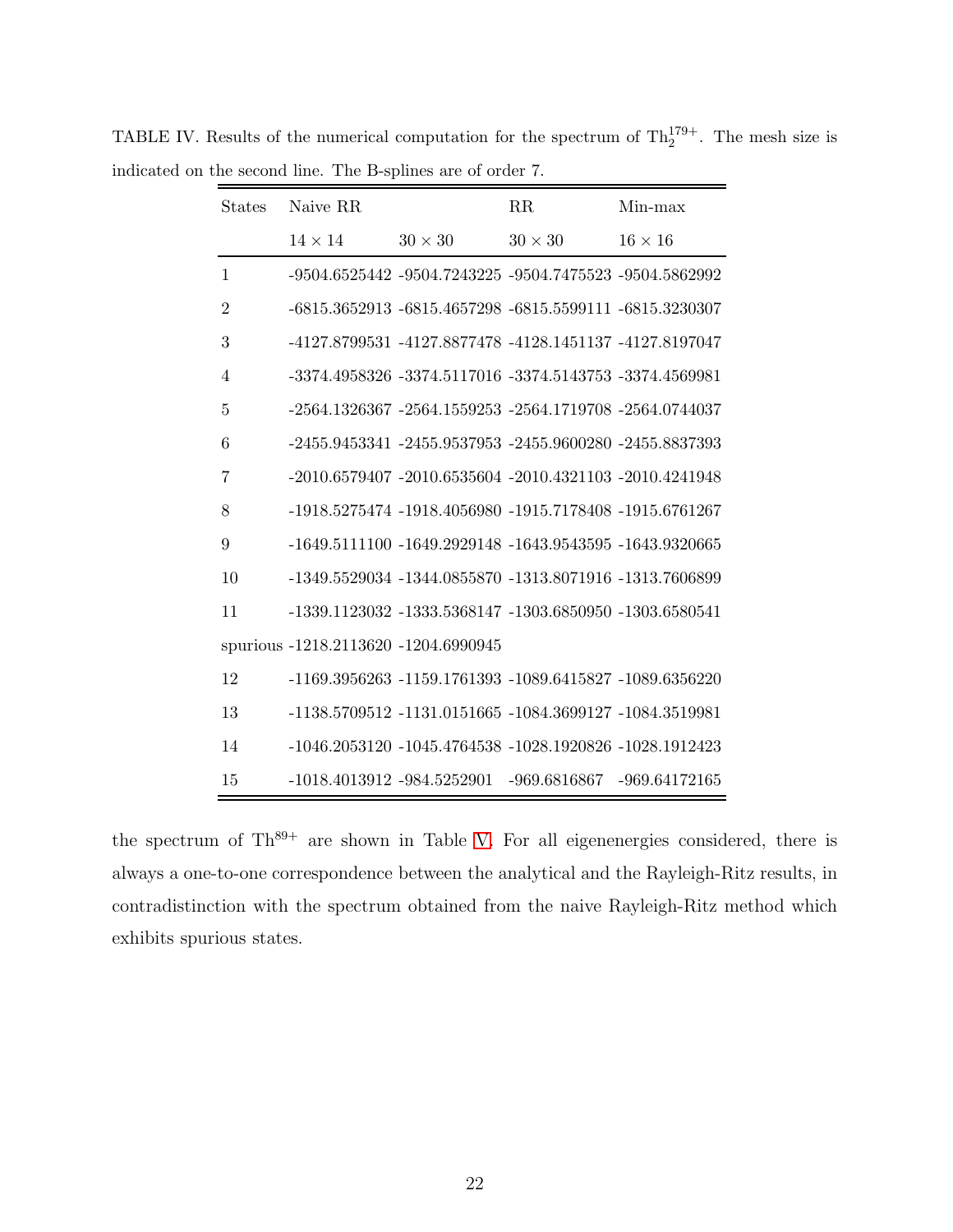| <b>States</b>      | Analytical    | $\rm RR$                               | Naive RR      |
|--------------------|---------------|----------------------------------------|---------------|
|                    | (a.u.)        | (a.u.)                                 | (a.u.)        |
| $1s_{\frac{1}{2}}$ |               | -4617.757542 -4615.302929 -4636.678774 |               |
| $2s_{\frac{1}{2}}$ |               | -1192.289212 -1192.108524 -1201.301342 |               |
| $2p_{\frac{1}{2}}$ |               | -1192.289212 -1191.771020 -1192.051000 |               |
| $2p_{\frac{1}{2}}$ |               | -1041.374505 -1041.374468 -1041.383185 |               |
| $3s_{\frac{1}{2}}$ | $-512.199990$ | $-512.140001$                          | $-526.114688$ |
| $3p_{\frac{1}{2}}$ | $-512.199990$ | $-512.038910$                          | $-512.120856$ |
| $3p_{\frac{1}{2}}$ | $-467.182486$ | -467.182452                            | $-467.295571$ |
| $3d_{\frac{1}{2}}$ | $-467.182486$ | $-467.182410$                          | $-467.182518$ |
| spurious           |               |                                        | $-462.487121$ |
| $3d_{\frac{3}{2}}$ | $-455.524906$ | $-455.524869$                          | $-455.524983$ |
| spurious           |               |                                        | $-341.014173$ |
| $4s_{\frac{1}{2}}$ | -280.938972   | $-280.913251$                          | $-281.417745$ |
| $4p_{\frac{1}{2}}$ | -280.938972   | $-280.871281$                          | $-280.904780$ |
| $4p_{\frac{1}{2}}$ | $-262.173744$ | $-262.173642$                          | $-262.173904$ |
| $4d_{\frac{1}{2}}$ | $-262.173744$ | $-262.173503$                          | $-262.173811$ |
| $4d_{\frac{3}{2}}$ | $-257.210164$ | $-257.210092$                          | $-257.210222$ |
| $4f_{\frac{3}{2}}$ | $-257.210164$ | $-257.209987$                          | $-257.209640$ |
| $4f_{\frac{5}{2}}$ | $-254.854358$ | $-254.854272$                          | $-254.854328$ |
| spurious           |               |                                        | $-195.443773$ |
| $5s_{\frac{1}{2}}$ | $-176.667335$ | $-176.653978$                          | $-176.650586$ |
| $5p_{\frac{1}{2}}$ | $-176.667335$ | $-176.633024$                          | $-175.916124$ |
| $5p_{\frac{1}{2}}$ | -167.174184   | $-167.173989$                          | $-167.177456$ |
| $5d_{\frac{1}{2}}$ | $-167.174184$ | $-167.173578$                          | $-167.174285$ |
| $5d_{\frac32}$     | $-164.630108$ | $-164.629880$                          | $-164.876895$ |
| $5f_{\frac{3}{2}}$ | $-164.630108$ | $-164.629582$                          | $-164.630142$ |
| $5f_{\frac{5}{2}}$ | $-163.417654$ | $-163.417526$                          | $-164.438475$ |

<span id="page-22-0"></span>TABLE V: Results for the spectrum of  $Th^{89+}$ . The mesh size is  $30\times30$  and the B-splines are of order 7. The states are denoted in spectroscopic notation.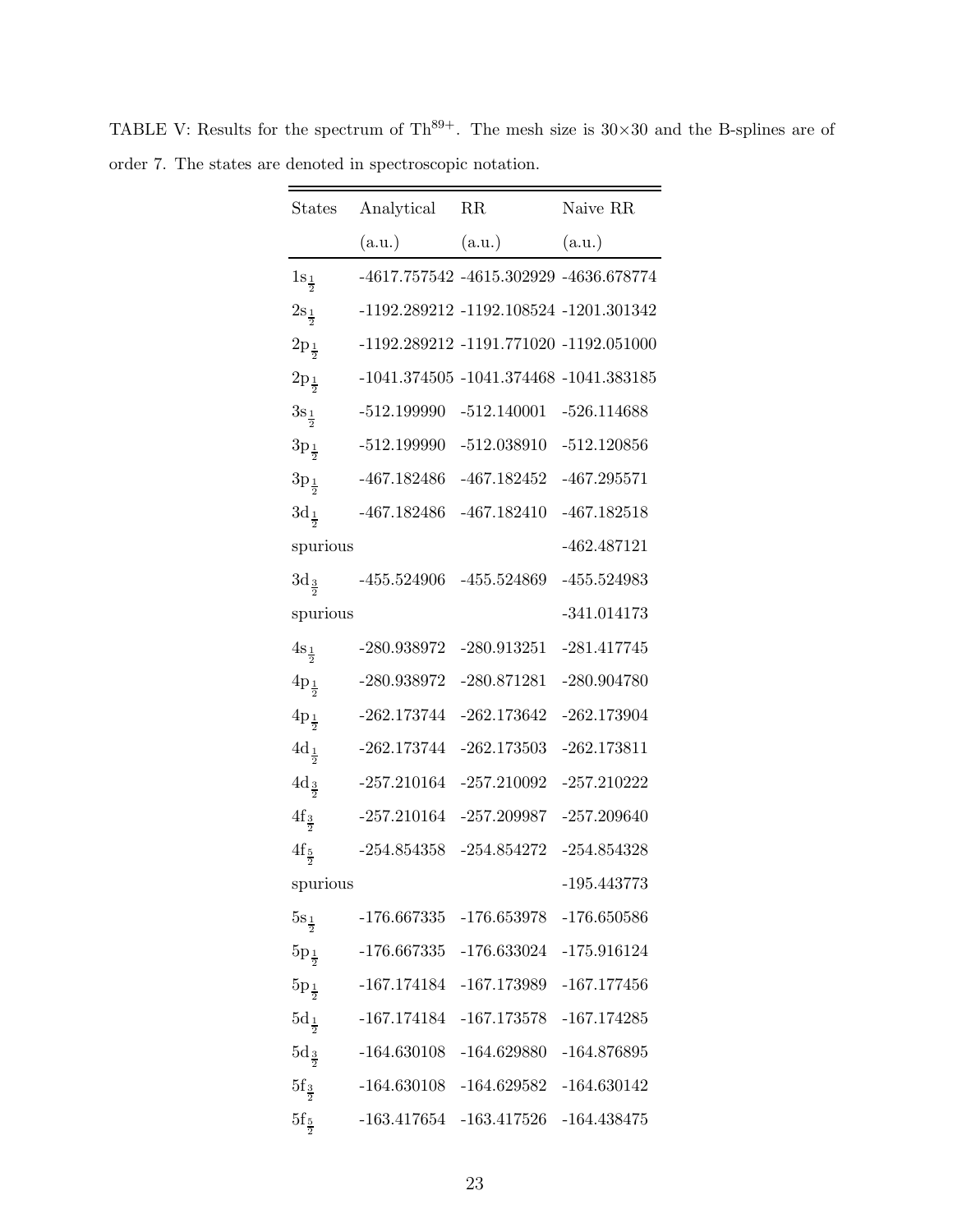| $5g_{\frac{5}{2}}$ | -163.417654   | $-163.417279$ | $-163.417704$ |
|--------------------|---------------|---------------|---------------|
| spurious           |               |               | $-163.375298$ |
| $5g_{\frac{7}{2}}$ | $-162.704858$ | $-162.704687$ | $-162.694189$ |
| $6s_{\frac{1}{2}}$ | $-121.138528$ | $-121.130514$ | $-121.774091$ |
| $6p_{\frac{1}{2}}$ | $-121.138528$ | $-121.118841$ | $-121.128677$ |
| $6p_{\frac{1}{2}}$ | $-115.699215$ | $-115.698928$ | $-115.700224$ |
| $6d_{\frac{1}{2}}$ | $-115.699215$ | $-115.698194$ | $-115.699014$ |
| $6d_{\frac{3}{2}}$ | $-114.228643$ | $-114.228211$ | $-114.228851$ |
| $6f_{\frac{3}{2}}$ | $-114.228643$ | $-114.227668$ | -114.225881   |
| $6f_{\frac{5}{2}}$ | $-113.525840$ | $-113.525445$ | $-113.526110$ |
| $6g_{\frac{5}{2}}$ | $-113.525840$ | $-113.524951$ | $-113.523149$ |
| $6g_7$             | $-113.112069$ | $-113.111850$ | $-113.112958$ |
| $6h_{\frac{7}{2}}$ | $-113.112069$ | $-113.111368$ | $-113.110337$ |
| spurious           |               |               | -112.924774   |
| $6h_{\frac{9}{2}}$ | $-112.839015$ | $-112.838682$ | $-112.839037$ |
| spurious           |               |               | -104.197448   |

# <span id="page-23-0"></span>IV. CONCLUSION

In this work, we presented two numerical methods to solve the single particle timeindependent Dirac equation. The first one was based on a min-max variational principle while the second one used a combination of the Rayleigh-Ritz method and kinematically balanced basis functions. For comparison purposes, we also included a description of the naive Rayleigh-Ritz method. All were based on a B-spline basis function discretization which allowed obtaining a high accuracy and a sparse matrix structure in the discretized equations. We applied these methods to the computation of the two-centre Coulomb problem ground state energy and spectrum. Because of its axial symmetry and simple structure, it was convenient to use prolate spheroidal coordinates. These techniques were used specifically to compute the spectra of the molecule  $H_2^+$  and the quasi-molecule  $Th_2^{179+}$ . A comparison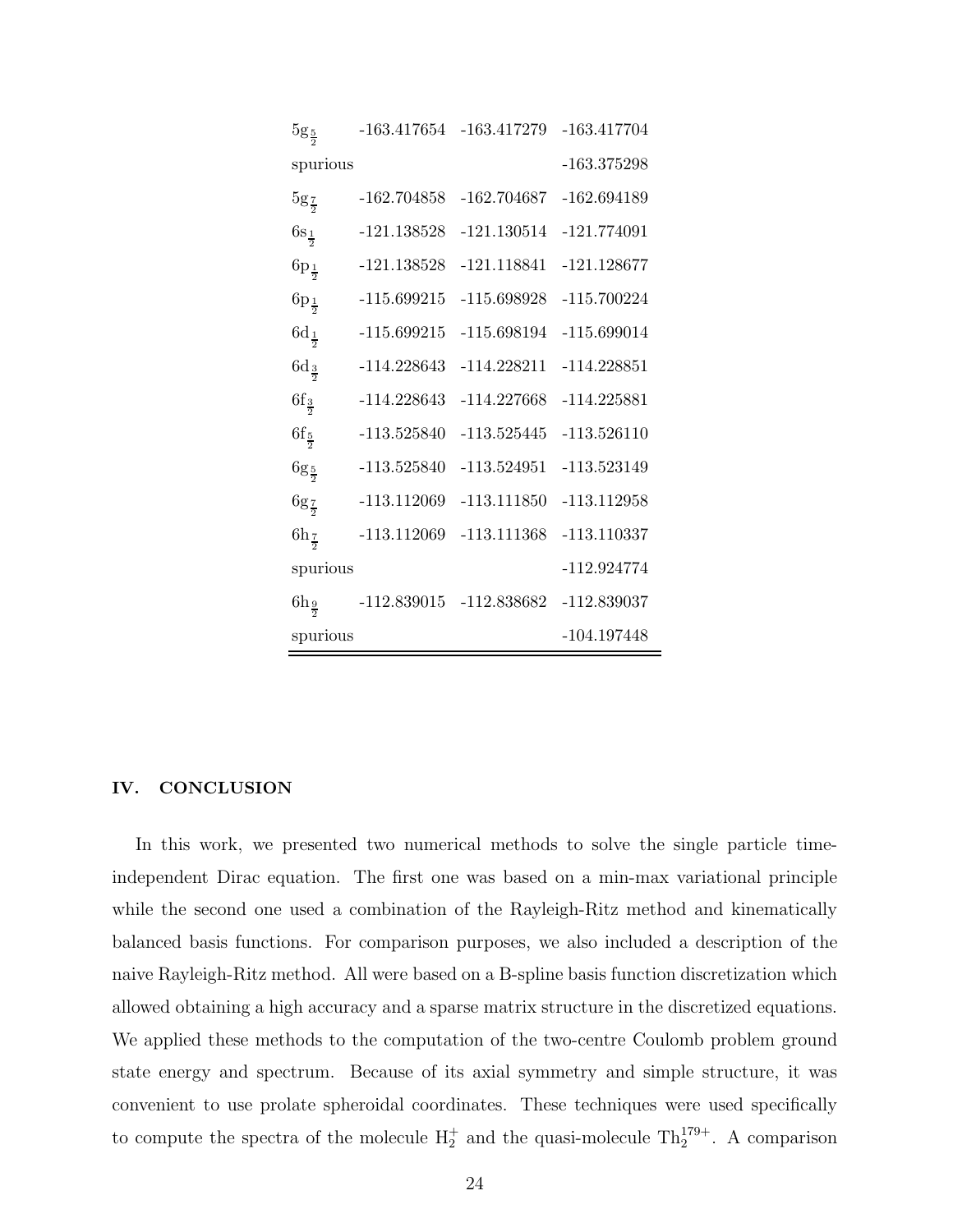with results in the literature for the ground state demonstrated that our methods yield very accurate and convergent results, especially for dihydrogen. More importantly, no spurious states were reported in these numerical schemes and thus, they both could be used to evaluate radiative QED corrections for diatomic molecules which necessitate sums over intermediate states. This conclusion was reached by comparing the calculated spectra of dithorium and thorium to results obtained from the naive Rayleigh-Ritz method.

The two methods have strengths and weaknesses. In terms of computation time, the Rayleigh-Ritz methods were much faster, especially for the computation of the whole spectrum. This happens because in the min-max method, the solution of the eigenvalue equation  $\Lambda_k(E) = 0$  necessitates many iterations (typically between 20 and 30) to obtain a decent accuracy and each iteration requires a solution of the eigenvalue problem. This could be improved somewhat by using an iterative eigensolver optimized for the computation of few eigenvalues. Therefore, if one is only interested in the computation of the first few excited states while using a very large mesh, it may be advantageous to use the min-max method combined with a version of these iterative eigensolvers. In terms of accuracy, both methods yielded very similar results, although the convergence was slightly better for the Rayleigh-Ritz method in the dithorium case. This is in contradiction with the conclusion reached in [\[38\]](#page-30-0) where the min-max method showed much better accuracy. This discrepancy may be explained by a slightly different choice of basis functions (see [\(33\)](#page-10-0) versus (6) of [\[38](#page-30-0)]). Nevertheless, the main advantage of the Rayleigh-Ritz method is the fact that it gives the whole spectrum directly from the solution of the generalized eigenvalue problem.

These methods can then be utilized in many applications. Among others, this can be used to investigate relativistic laser-matter interaction: the solution obtained from these methods can be used as an initial condition for the solution of the time-dependent Dirac equation. This will be the subject of future investigations.

# <span id="page-24-0"></span>Appendix A: Explicit expression for min-max method

The explicit expression of matrices  $A_{11}, A_{22}$  and  $A_{12}$  is obtained by using the Dirac equation in cylindrical coordinates given in [\[41\]](#page-30-3). Then, combining the ansatz in Eq. [\(10\)](#page-5-1)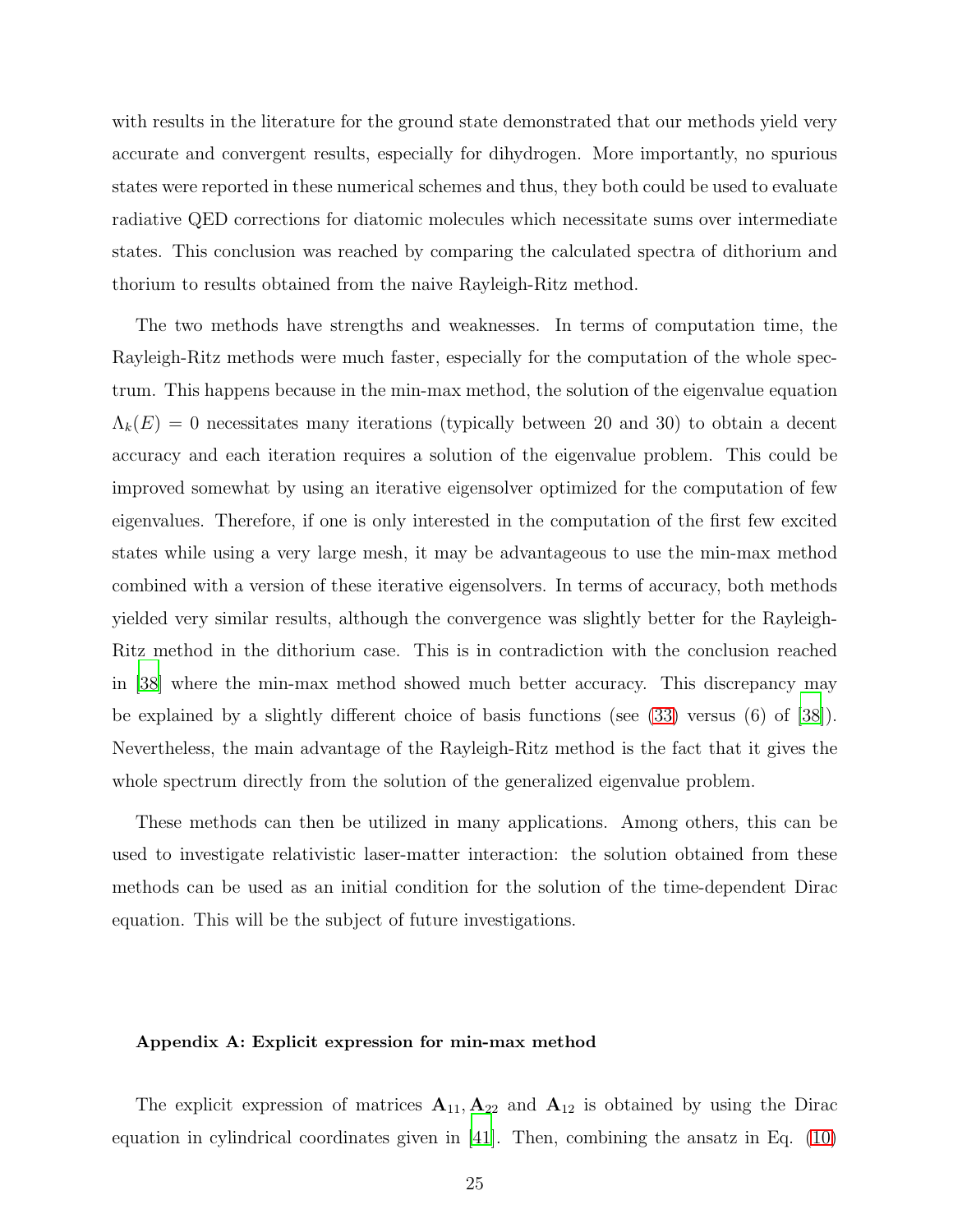with the basis function expansion, we get

$$
[\mathbf{A}_{11}]_{ij} = \int d^3x \left\{ \left[ (\partial_z B_i^{(1)})(\partial_z B_j^{(1)}) + (\partial_r B_i^{(1)})(\partial_r B_j^{(1)}) \right. \\ \left. + \frac{\mu_1^2}{r^2} B_i^{(1)} B_j^{(1)} - \frac{\mu_1}{r} B_i^{(1)}(\partial_r B_j^{(1)}) \right. \\ \left. - \frac{\mu_1}{r} (\partial_r B_i^{(1)}) B_j^{(1)} \right] \frac{c^2}{E + mc^2 - V} \\ \left. + (V + mc^2 - E) B_i^{(1)} B_j^{(1)} \right\}, \qquad (A1)
$$
\n
$$
[\mathbf{A}_{22}]_{ij} = \int d^3x \left\{ \left[ (\partial_z B_i^{(2)})(\partial_z B_j^{(2)}) + (\partial_r B_i^{(2)})(\partial_r B_j^{(2)}) \right. \\ \left. + \frac{\mu_2^2}{r^2} B_i^{(2)} B_j^{(2)} + \frac{\mu_2}{r} B_i^{(2)}(\partial_r B_j^{(2)}) \right. \\ \left. + \frac{\mu_2}{r} (\partial_r B_i^{(2)}) B_j^{(2)} \right] \frac{c^2}{E + mc^2 - V} \\ \left. + (V + mc^2 - E) B_i^{(2)} B_j^{(2)} \right\}, \qquad (A2)
$$
\n
$$
[\mathbf{A}_{12}]_{ij} = \int d^3x \left\{ \left[ (\partial_z B_i^{(1)})(\partial_r B_j^{(2)}) + \frac{\mu_1}{r} B_i^{(1)}(\partial_z B_j^{(2)}) \right. \\ \left. - (\partial_r B_i^{(1)})(\partial_z B_j^{(2)}) + \frac{\mu_2}{r} (\partial_z B_i^{(1)}) B_j^{(2)} \right] \right\}
$$

$$
\times \frac{c^2}{E + mc^2 - V} \bigg\}.
$$
 (A3)

The last expression can then be expressed in prolate spheroidal coordinates by using

<span id="page-25-1"></span>
$$
\partial_r = \frac{\sqrt{(\xi^2 - 1)(1 - \eta^2)}}{R(\xi^2 - \eta^2)} \left[\xi \partial_\xi - \eta \partial_\eta\right],\tag{A4}
$$

$$
\partial_z = \frac{(\xi^2 - 1)}{R(\xi^2 - \eta^2)} \eta \partial_\xi + \frac{(1 - \eta^2)}{R(\xi^2 - \eta^2)} \xi \partial_\eta, \tag{A5}
$$

and the integration measure is given by

<span id="page-25-2"></span>
$$
d^3x = R^3(\xi^2 - \eta^2)d\xi d\eta d\theta.
$$
 (A6)

# <span id="page-25-0"></span>Appendix B: Explicit expression for the naive Rayleigh-Ritz method

The explicit expression of matrices  $\mathbf{C}^{(1)}$ ,  $\mathbf{C}^{(2)}$  and  $\mathbf{C}^{(3)}$  is obtained by starting with the Dirac equation in cylindrical coordinates. By assuming that the basis functions are the same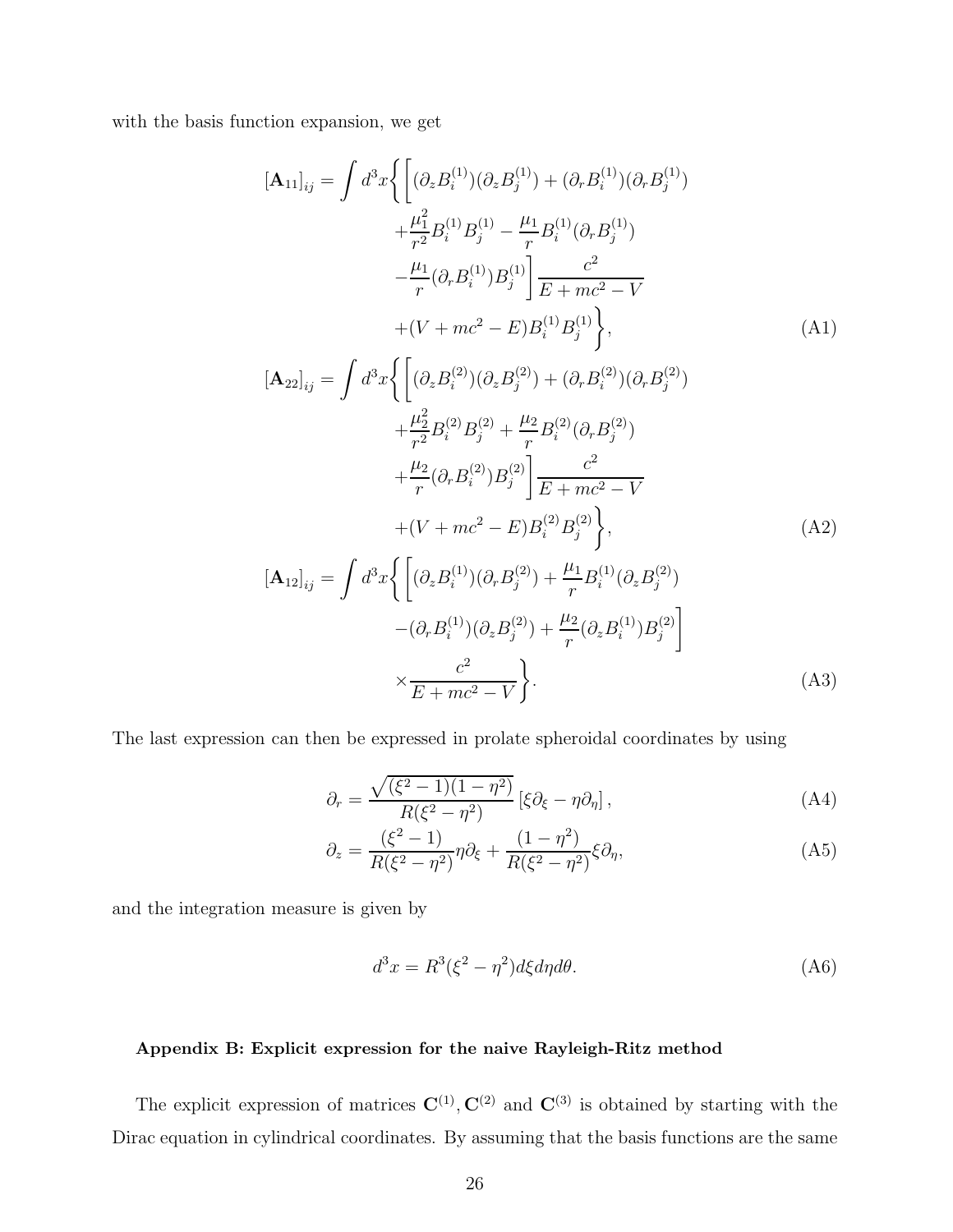for the large and small components, we get

$$
\left[\mathbf{C}_{11}^{(1)}\right]_{ij} = \int d^3x \bigg\{ (V + mc^2) B_i^{(1)} B_j^{(1)} \bigg\},\tag{B1}
$$

$$
\left[\mathbf{C}_{22}^{(1)}\right]_{ij} = \int d^3x \left\{ (V + mc^2) B_i^{(2)} B_j^{(2)} \right\},\tag{B2}
$$

$$
\left[\mathbf{C}_{11}^{(2)}\right]_{ij} = \int d^3x \bigg\{ (V - mc^2) B_i^{(1)} B_j^{(1)} \bigg\},\tag{B3}
$$

$$
\left[\mathbf{C}_{22}^{(2)}\right]_{ij} = \int d^3x \left\{ (V - mc^2) B_i^{(2)} B_j^{(2)} \right\},\tag{B4}
$$

$$
\left[\mathbf{C}_{11}^{(3)}\right]_{ij} = \int d^3x \left\{ B_i^{(1)} \partial_z B_j^{(1)} \right\},\tag{B5}
$$

$$
\left[\mathbf{C}_{22}^{(3)}\right]_{ij} = -\int d^3x \bigg\{ B_i^{(2)} \partial_z B_j^{(2)} \bigg\},\tag{B6}
$$

$$
\left[\mathbf{C}_{21}^{(3)}\right]_{ij} = \int d^3x \left\{ B_i^{(2)} \left[ \partial_r - \frac{\mu_1}{r} \right] B_j^{(1)} \right\},\tag{B7}
$$

$$
\left[\mathbf{C}_{12}^{(3)}\right]_{ij} = \int d^3x \left\{ B_i^{(1)} \left[ \partial_r + \frac{\mu_2}{r} \right] B_j^{(2)} \right\}.
$$
 (B8)

(B9)

We also have

$$
\left[\mathbf{S}_{11}^{(1)}\right]_{ij} = \int d^3x \left\{ B_i^{(1)} B_j^{(1)} \right\} = \left[\mathbf{S}_{11}^{(2)}\right]_{ij},\tag{B10}
$$

$$
\left[\mathbf{S}_{22}^{(1)}\right]_{ij} = \int d^3x \left\{ B_i^{(2)} B_j^{(2)} \right\} = \left[\mathbf{S}_{22}^{(2)}\right]_{ij}.
$$
 (B11)

(B12)

The last expressions can then be expressed in prolate spheroidal coordinates with [\(A4\)](#page-25-1),[\(A5\)](#page-25-1) and [\(A6\)](#page-25-2).

# <span id="page-26-0"></span>Appendix C: Explicit expression for the Rayleigh-Ritz method with KBBF

The explicit expression of matrices  $A_{11}$ ,  $A_{22}$  and  $A_{12}$  is again obtained by using the Dirac equation in cylindrical coordinates given in [\[41\]](#page-30-3). Then, combining the ansatz in Eq. [\(10\)](#page-5-1)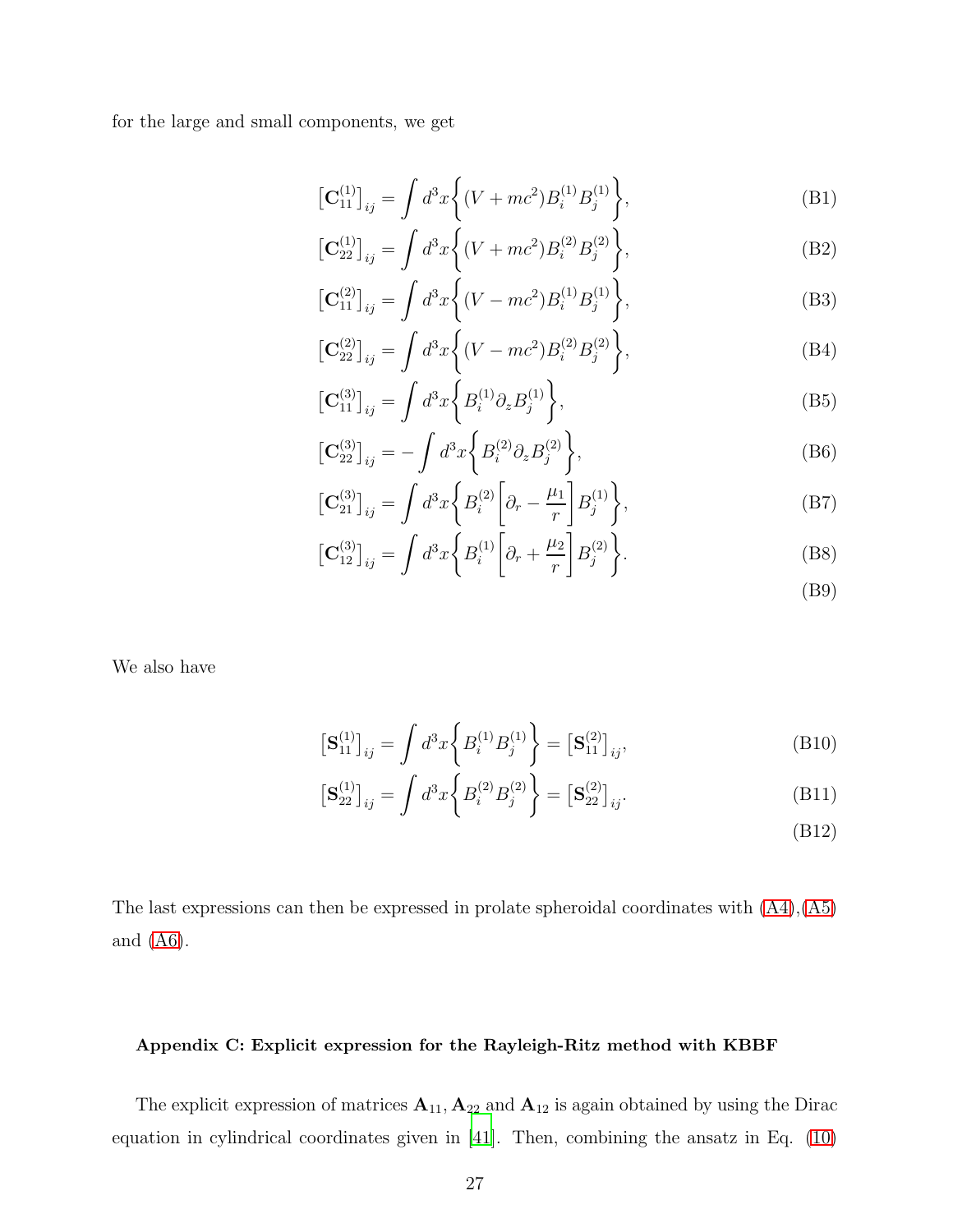with the basis function expansion, we get

$$
\left[\mathbf{C}_{11}^{(1)}\right]_{ij} = \int d^3x \bigg\{ (V + mc^2) B_i^{(1)} B_j^{(1)} \bigg\},\tag{C1}
$$

$$
\left[\mathbf{C}_{22}^{(1)}\right]_{ij} = \int d^3x \left\{ (V + mc^2) B_i^{(2)} B_j^{(2)} \right\},\tag{C2}
$$

$$
\begin{aligned}\n\left[\mathbf{C}_{11}^{(2)}\right]_{ij} &= \int d^3x \bigg\{ \bigg[ (\partial_z B_i^{(1)}) (\partial_z B_j^{(1)}) + (\partial_r B_i^{(1)}) (\partial_r B_j^{(1)}) \\
&\quad + \frac{\mu_1^2}{r^2} B_i^{(1)} B_j^{(1)} - \frac{\mu_1}{r} B_i^{(1)} (\partial_r B_j^{(1)}) \\
&\quad - \frac{\mu_1}{r} (\partial_r B_i^{(1)}) B_j^{(1)} \bigg] \frac{(V - mc^2)}{4m^2 c^2} \bigg\},\n\end{aligned} \tag{C3}
$$

$$
\begin{aligned}\n\left[\mathbf{C}_{22}^{(2)}\right]_{ij} &= \int d^3x \bigg\{ \bigg[ (\partial_z B_i^{(2)}) (\partial_z B_j^{(2)}) + (\partial_r B_i^{(2)}) (\partial_r B_j^{(2)}) \\
&\quad + \frac{\mu_2^2}{r^2} B_i^{(2)} B_j^{(2)} + \frac{\mu_2}{r} B_i^{(2)} (\partial_r B_j^{(2)}) \\
&\quad + \frac{\mu_2}{r} (\partial_r B_i^{(2)}) B_j^{(2)} \bigg] \frac{(V - mc^2)}{4m^2 c^2} \bigg\},\n\end{aligned} \tag{C4}
$$

$$
\begin{aligned}\n\left[\mathbf{C}_{12}^{(2)}\right]_{ij} &= \int d^3x \bigg\{ \bigg[ (\partial_z B_i^{(1)}) (\partial_r B_j^{(2)}) + \frac{\mu_1}{r} B_i^{(1)} (\partial_z B_j^{(2)}) \\
&\quad - (\partial_r B_i^{(1)}) (\partial_z B_j^{(2)}) + \frac{\mu_2}{r} (\partial_z B_i^{(1)}) B_j^{(2)} \bigg] \\
&\quad \times \frac{(V - mc^2)}{4m^2 c^2} \bigg\},\n\end{aligned} \tag{C5}
$$

$$
\begin{aligned}\n\left[\mathbf{C}_{11}^{(3)}\right]_{ij} &= \int d^3x \bigg\{ (\partial_z B_i^{(1)}) (\partial_z B_j^{(1)}) + (\partial_r B_i^{(1)}) (\partial_r B_j^{(1)}) \\
&\quad + \frac{\mu_1^2}{r^2} B_i^{(1)} B_j^{(1)} - \frac{\mu_1}{r} B_i^{(1)} (\partial_r B_j^{(1)}) \\
&\quad - \frac{\mu_1}{r} (\partial_r B_i^{(1)}) B_j^{(1)} \bigg\} \frac{1}{2m},\n\end{aligned} \tag{C6}
$$

$$
\begin{aligned}\n\left[\mathbf{C}_{22}^{(3)}\right]_{ij} &= \int d^3x \left\{ (\partial_z B_i^{(2)})(\partial_z B_j^{(2)}) + (\partial_r B_i^{(2)})(\partial_r B_j^{(2)}) + \frac{\mu_2^2}{r^2} B_i^{(2)} B_j^{(2)} + \frac{\mu_2}{r} B_i^{(2)} (\partial_r B_j^{(2)}) + \frac{\mu_2}{r} (\partial_r B_i^{(2)}) B_j^{(2)} \right\} \frac{1}{2m}.\n\end{aligned} \tag{C7}
$$

$$
\begin{aligned} \left[\mathbf{C}_{12}^{(3)}\right]_{ij} &= \int d^3x \bigg\{ (\partial_z B_i^{(1)}) (\partial_r B_j^{(2)}) + \frac{\mu_1}{r} B_i^{(1)} (\partial_z B_j^{(2)}) \\ &- (\partial_r B_i^{(1)}) (\partial_z B_j^{(2)}) + \frac{\mu_2}{r} (\partial_z B_i^{(1)}) B_j^{(2)} \bigg\} \frac{1}{2m}. \end{aligned} \tag{C8}
$$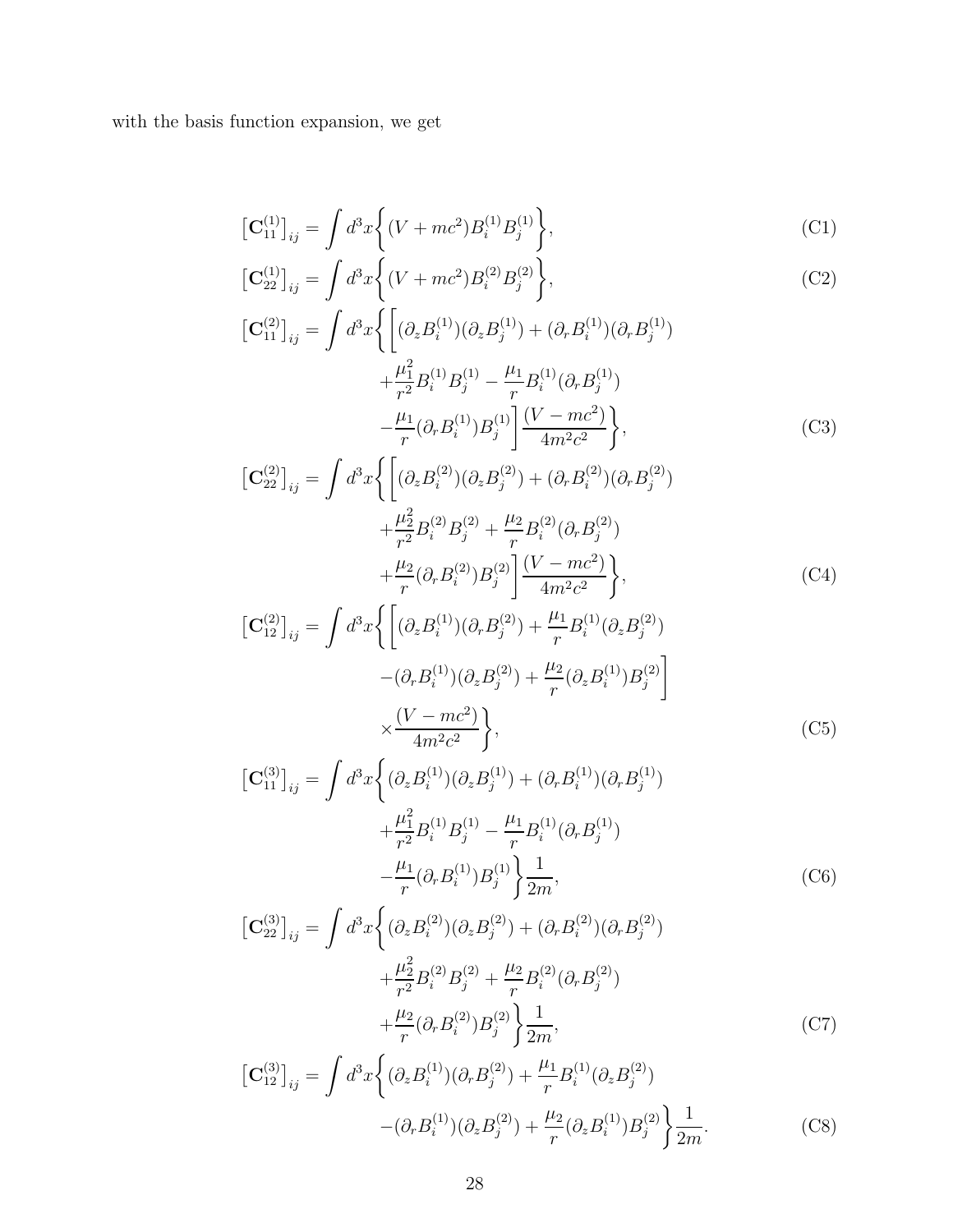We also have  $\left[\mathbf{C}_{21}^{(3)}\right]_{ij} = \left[\mathbf{C}_{12}^{(3)}\right]_{ji}$ ,  $\left[\mathbf{S}_{11}^{(3)}\right]_{ij} = 2m\left[\mathbf{C}_{11}^{(3)}\right]_{ij}$ ,  $\left[\mathbf{S}_{22}^{(3)}\right]_{ij} = 2m\left[\mathbf{C}_{22}^{(3)}\right]_{ij}$  and  $\left[\mathbf{S}_{12}^{(3)}\right]_{ij} =$  $2m[\mathbf{C}_{12}^{(3)}]_{ij}$ . The last expressions can then be expressed in prolate spheroidal coordinates with  $(A4)$ ,  $(A5)$  and  $(A6)$ .

# ACKNOWLEDGMENTS

Funding of this research has been provided by the Centre de Recherches Mathématiques (CRM) and Canada Research Chair (CRC) program. Supercomputer facilities were made available by RQCHP. One of the authors would also like to thank Huizhong Lu for his help with computer related issues.

- <span id="page-28-0"></span>[1] G. A. Mourou, T. Tajima, and S. V. Bulanov, [Rev. Mod. Phys.](http://dx.doi.org/10.1103/RevModPhys.78.309) 78, 309 (2006).
- [2] A. Maquet and R. Grobe, [Journal of Modern Optics](http://dx.doi.org/10.1080/09500340210140740) 49, 2001 (2002).
- [3] J. W. Braun, Q. Su, and R. Grobe, [Phys. Rev. A](http://dx.doi.org/10.1103/PhysRevA.59.604) 59, 604 (1999).
- <span id="page-28-1"></span>[4] S. Selstø, E. Lindroth, and J. Bengtsson, Phys. Rev. A 79[, 043418 \(2009\).](http://dx.doi.org/10.1103/PhysRevA.79.043418)
- [5] R. E. Stanton and S. Havriliak, [The Journal of Chemical Physics](http://dx.doi.org/10.1063/1.447865) 81, 1910 (1984).
- [6] G. W. F. Drake and S. P. Goldman, [Phys. Rev. A](http://dx.doi.org/10.1103/PhysRevA.23.2093) 23, 2093 (1981).
- [7] I. P. Grant, [Phys. Rev. A](http://dx.doi.org/10.1103/PhysRevA.25.1230) **25**, 1230 (1982).
- [8] S. Salomonson and P. Öster, [Phys. Rev. A](http://dx.doi.org/10.1103/PhysRevA.40.5559) 40, 5559 (1989).
- [9] J. Desclaux, J. Dolbeault, M. Esteban, P. Indelicato, and E. Séré, in [Special Volume, Computational Chemistry](http://dx.doi.org/ 10.1016/S1570-8659(03)10006-3), Handbook of Numerical Analysis, Vol. 10, edited by C. L. Bris (Elsevier, 2003) pp.  $453 - 483$ .
- [10] M. Esteban, in High-dimensional partial differential equations in science and engineering, CRM proceedings & lecture notes, Vol. 41, edited by A. Bandrauk, M. Delfour, and C. Bris (American Mathematical Society, 2007).
- <span id="page-28-4"></span>[11] I. P. Grant and H. M. Quiney, Phys. Rev. A **62**[, 022508 \(2000\).](http://dx.doi.org/10.1103/PhysRevA.62.022508)
- <span id="page-28-3"></span>[12] W. Kutzelnigg, [International Journal of Quantum Chemistry](http://dx.doi.org/10.1002/qua.560250112) 25, 107 (1984).
- [13] H. Wallmeier and W. Kutzelnigg, [Phys. Rev. A](http://dx.doi.org/10.1103/PhysRevA.28.3092) 28, 3092 (1983).
- <span id="page-28-2"></span>[14] I. P. Grant, Relativistic Quantum Theory of Atoms and Molecules: Theory and Computation, Springer Series on Atomic, Optical, and Plasma Physics (Springer, 2006).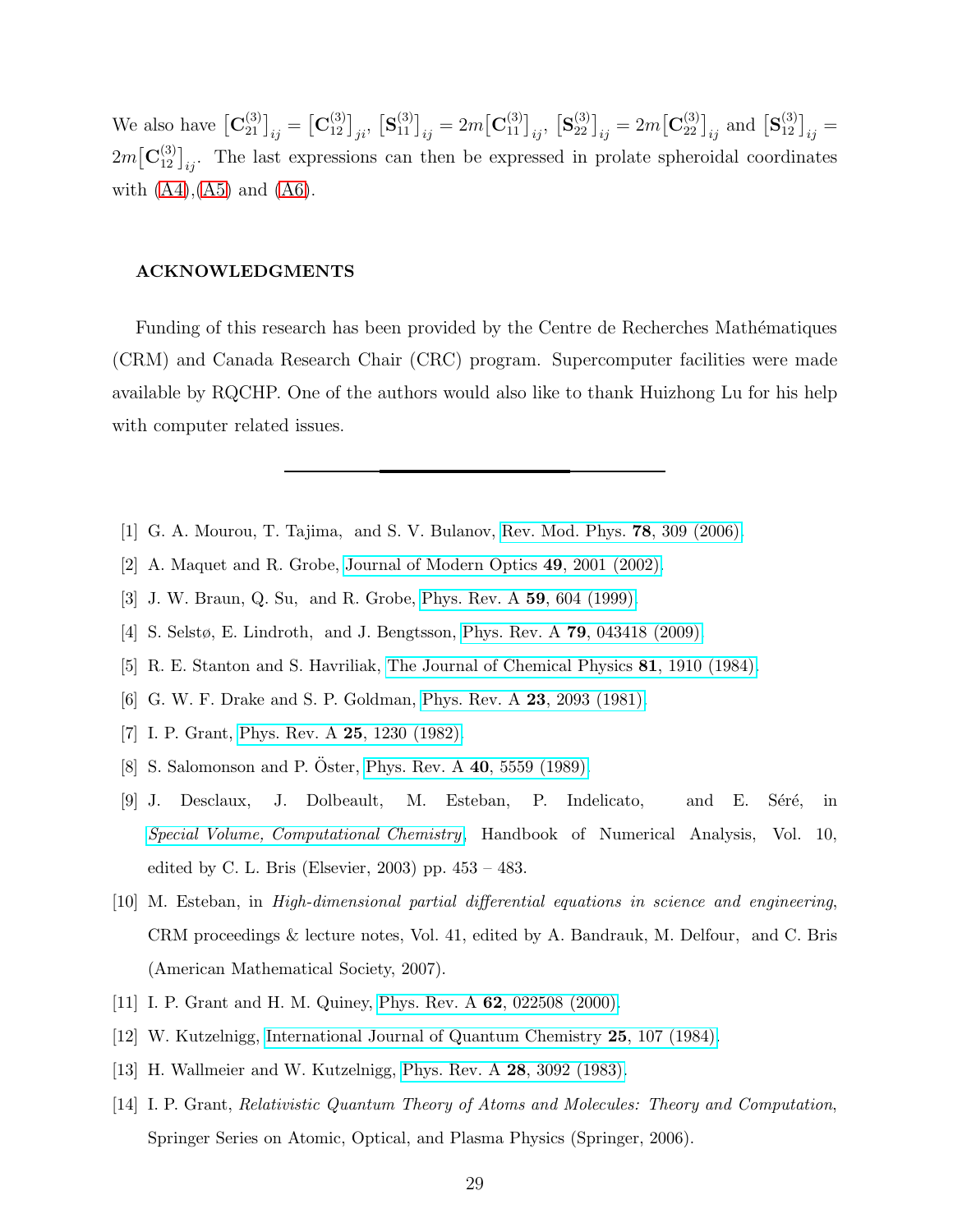- <span id="page-29-0"></span>[15] I. P. Grant, Journal of Physics B: Atomic and Molecular Physics 19, 3187 (1986).
- <span id="page-29-1"></span>[16] H. M. Quiney, I. P. Grant, and S. Wilson, Physica Scripta 36, 460 (1987).
- [17] J. Dolbeault, M. J. Esteban, E. Séré, and M. Vanbreugel, [Phys. Rev. Lett.](http://dx.doi.org/10.1103/PhysRevLett.85.4020) 85, 4020 (2000).
- <span id="page-29-2"></span>[18] J. Dolbeault, M. J. Esteban, and E. Séré, [International Journal of Quantum Chemistry](http://dx.doi.org/doi: 10.1002/qua.10549) 93, 149 (2003).
- <span id="page-29-3"></span>[19] B. W. Shore, [The Journal of Chemical Physics](http://dx.doi.org/10.1063/1.1680025) 59, 6450 (1973).
- [20] H. Bachau, E. Cormier, P. Decleva, J. E. Hansen, and F. Martín, Reports on Progress in Physics 64, 1815 (2001).
- <span id="page-29-20"></span><span id="page-29-4"></span>[21] W. R. Johnson, S. A. Blundell, and J. Sapirstein, [Phys. Rev. A](http://dx.doi.org/10.1103/PhysRevA.37.307) 37, 307 (1988).
- [22] V. M. Shabaev, I. I. Tupitsyn, V. A. Yerokhin, G. Plunien, and G. Soff, [Phys. Rev. Lett.](http://dx.doi.org/10.1103/PhysRevLett.93.130405) 93, 130405 (2004).
- <span id="page-29-19"></span><span id="page-29-5"></span>[23] A. Igarashi, [Journal of the Physical Society of Japan](http://dx.doi.org/10.1143/JPSJ.75.114301) 75, 114301 (2006).
- [24] A. N. Artemyev, A. Surzhykov, P. Indelicato, G. Plunien, and T. Stöhlker, Journal of Physics B: Atomic, Molecular and Optical Physics 43, 235207 (2010).
- <span id="page-29-13"></span><span id="page-29-6"></span>[25] D. Sundholm, P. Pyykkö, and L. Laaksonen, Physica Scripta 36, 400 (1987).
- <span id="page-29-17"></span>[26] L. Laaksonen and I. P. Grant, [Chemical Physics Letters](http://dx.doi.org/10.1016/0009-2614(84)80348-6) 109, 485 (1984).
- <span id="page-29-14"></span>[27] D. Sundholm, [Chemical Physics Letters](http://dx.doi.org/10.1016/0009-2614(94)00473-0) 223, 469 (1994).
- [28] O. Kullie, C. Dusterhoft, and D. Kolb, [Chemical Physics](http://dx.doi.org/DOI: 10.1016/S0009-2614(99)01039-8) Letters 314, 307 (1999).
- <span id="page-29-7"></span>[29] O. Kullie, D. Kolb, and A. Rutkowski, [Chemical Physics Letters](http://dx.doi.org/DOI: 10.1016/j.cplett.2003.11.010) 383, 215 (2004).
- <span id="page-29-8"></span>[30] J. Reinhardt, B. Müller, and W. Greiner, [Phys. Rev. A](http://dx.doi.org/10.1103/PhysRevA.24.103) 24, 103 (1981).
- <span id="page-29-9"></span>[31] A. Belkacem, H. Gould, B. Feinberg, R. Bossingham, and W. E. Meyerhof, Phys. Rev. A 56[, 2806 \(1997\).](http://dx.doi.org/ 10.1103/PhysRevA.56.2806)
- <span id="page-29-10"></span>[32] A. I. Milstein, C. M¨uller, K. Z. Hatsagortsyan, U. D. Jentschura, and C. H. Keitel, Phys. Rev. A 73[, 062106 \(2006\).](http://dx.doi.org/10.1103/PhysRevA.73.062106)
- <span id="page-29-11"></span>[33] B. Müller, J. Rafelski, and W. Greiner, [Physics Letters B](http://dx.doi.org/10.1016/0370-2693(73)90554-6) 47, 5 (1973).
- <span id="page-29-12"></span>[34] W. Greiner, Relativistic Quantum Mechanics, Wave Equations (Springer, 1987).
- <span id="page-29-15"></span>[35] K.-H. Wietschorke, P. Schluter, and W. Greiner, Journal of Physics A: Mathematical and General 16, 2017 (1983).
- <span id="page-29-16"></span>[36] L. Yang, D. Heinemann, and D. Kolb, [Phys. Rev. A](http://dx.doi.org/10.1103/PhysRevA.48.2700) 48, 2700 (1993).
- <span id="page-29-18"></span>[37] H. Zhang, O. Kullie, and D. Kolb, Journal of Physics B: Atomic, Molecular and Optical Physics 37, 905 (2004).